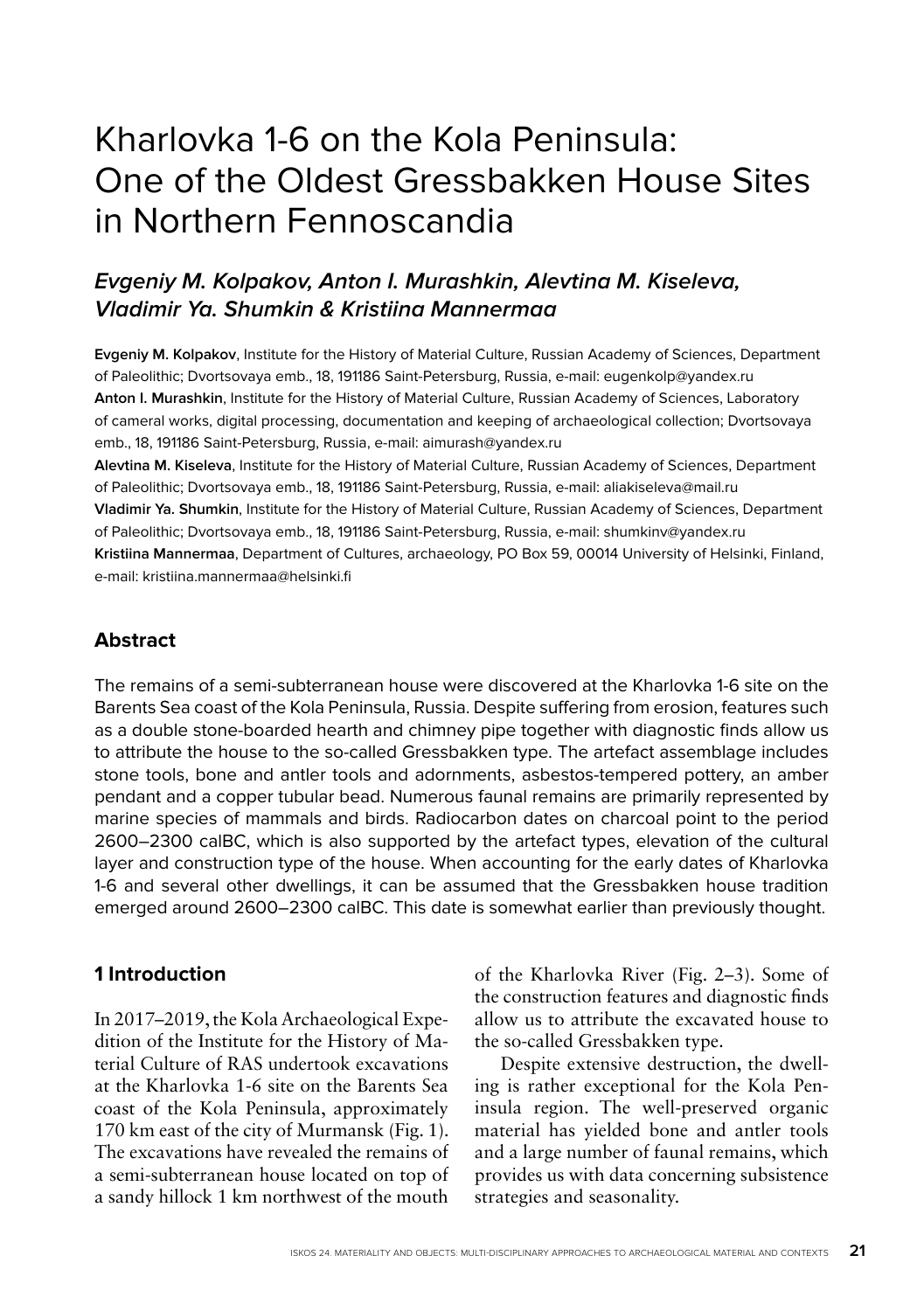

Figure 1. Overview map showing the location of Kharlovka 1-6 and other sites mentioned in the text. 1 – Kharlovka 1-6, 2 – Grottug (Rotojoki), 3 – Zavalishina 5, 4 – Dvorovaya, 5 – Ust-Drozdovka 3, 6 – Leirpollen, 7 – Bergeby, 8 – Gressbakken Nedre Vest, 9 – Advik, 10 – Bugøyfjord, 11 – Kalkillebukta, 12 – Høybukt. Drawing: A. Kiseleva.

The archaeological material from the site includes several unique finds made of copper and amber. These exotic goods reflect distant contacts that the ancient population of the Kola Peninsula had with southern regions. Together with one bone artefact manufactured with a metal implement, the copper item demonstrates one of the earliest occurrences of metal use in Arctic Europe. Finally, the radiocarbon dates point to the middle of the 3rd millennium calBC, making the excavated dwelling one of the oldest examples of the Gressbakken house tradition in northern Fennoscandia. A presence of similar constructive features of Gressbakken dwellings and dwellings of the taiga zone of Eastern Europe may also indicate contacts with southern and eastern territories.

### **2 Research history**

To date, the Kola Archaeological Expedition has recorded 1,300 semi-subterranean and above-ground houses in the Murmansk region, of which a significant number date back to the prehistoric period. The largest clusters of houses have been recorded in Nokuev and Teriberka bays, along the Kildin Strait and on the Fisher and the Sredniy peninsulas. In total, 28 dwellings from the Neolithic – Bronze Age (Early Metal Age) have been excavated (Kolpakov et al. 2020: 279–288, 296, Fig. 18), including a house at Kharlovka 1-6 that was studied in recent years.

The mouth of the Kharlovka River was first explored by Nina Gurina in 1947, but she discovered the Kharlovka 1-6 site in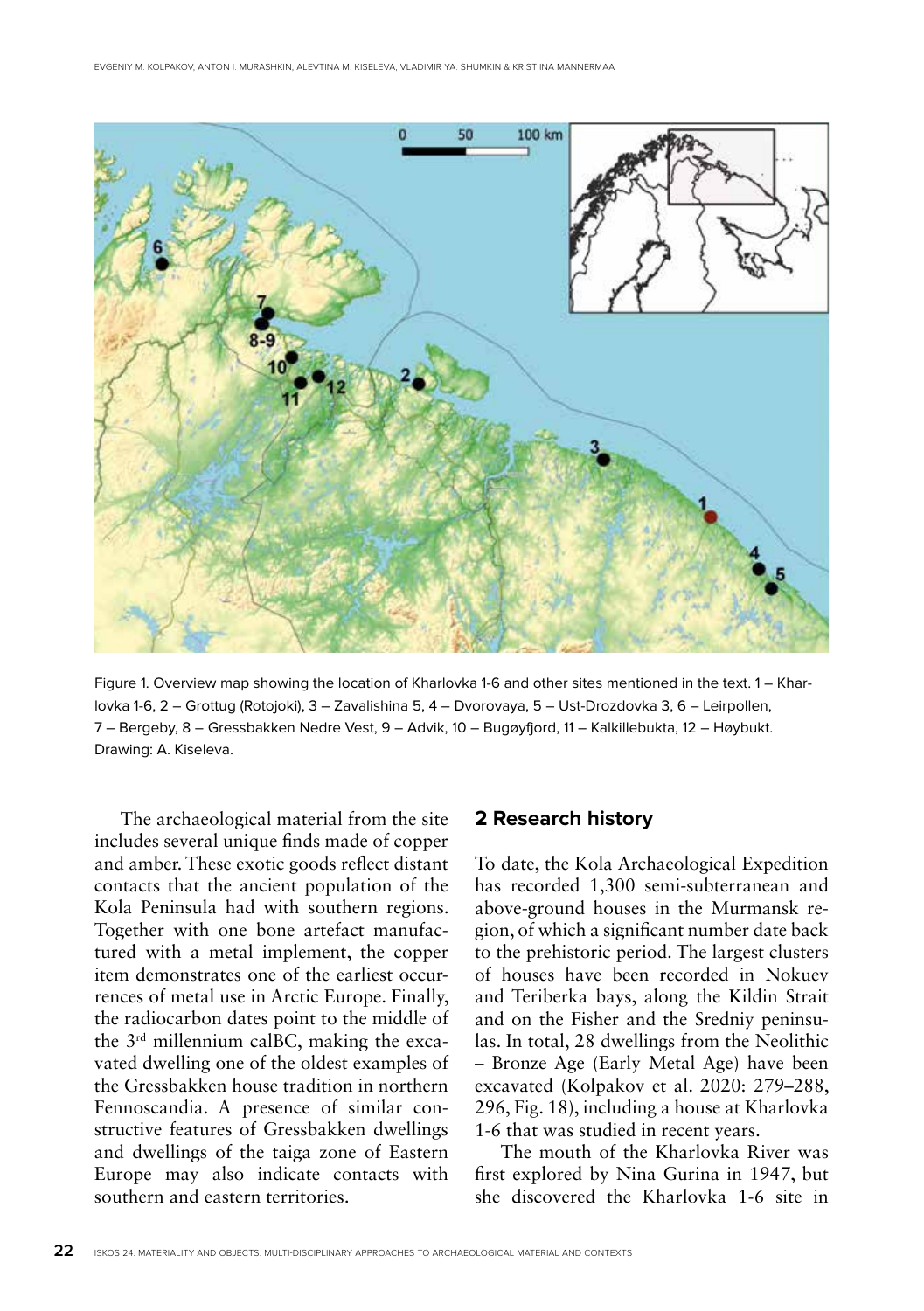

Figure 2. The topographic plan of the Kharlovka 1-6 site. Drawing: E. Kolpakov.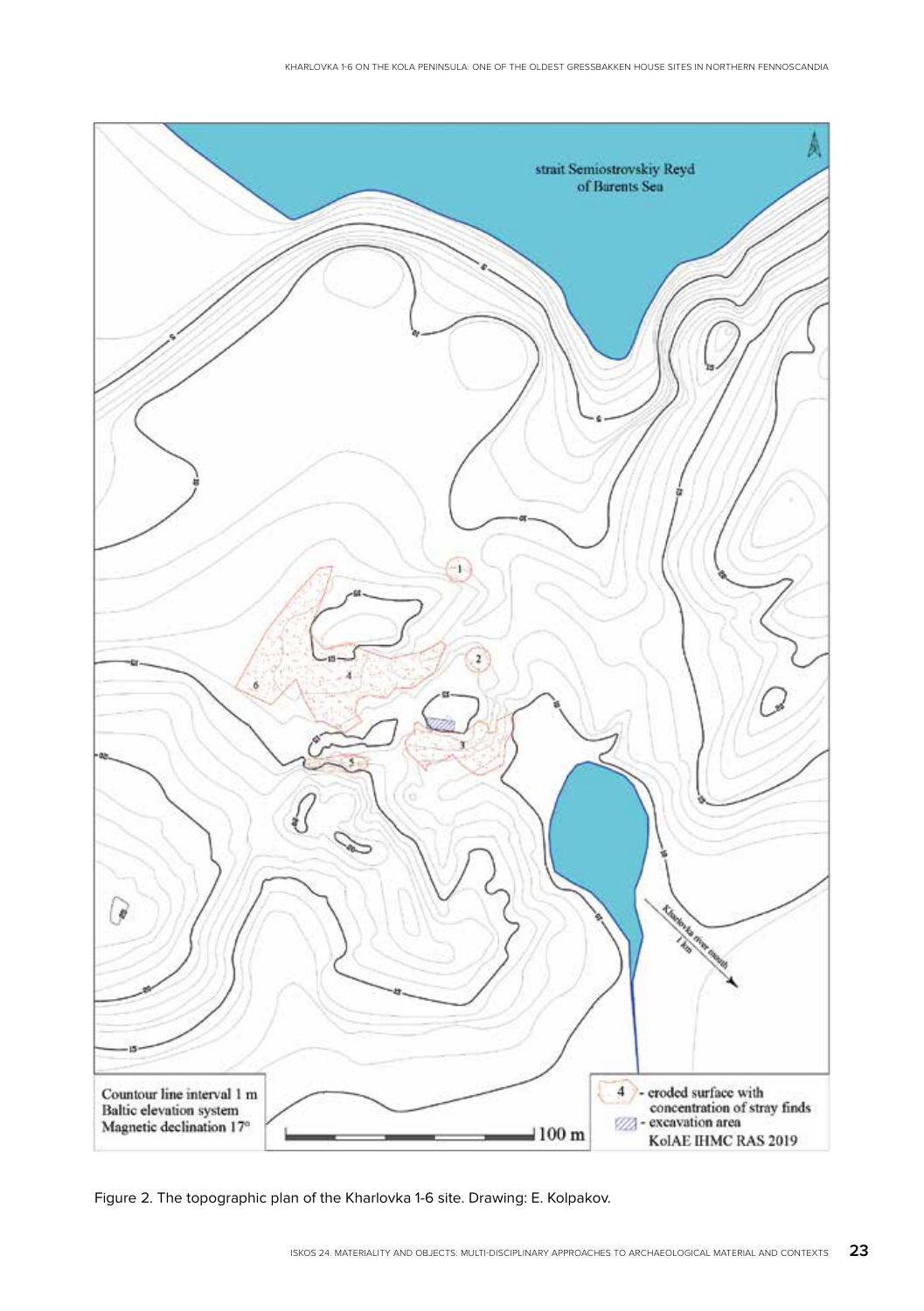

Figure 3. The location of the Kharlovka 1-6 site. Aerial view from the south. Photo: E. Kolpakov.

1974. The researcher documented six concentrations of lithic artefacts on an exposed sandy surface (Fig. 2) and excavated 40 square metres near concentration no. 2. A hearth and numerous slate and quartz flakes were registered in the excavated area (Gurina 1974). Later, Vladimir Shumkin again surveyed the site in 1978. In addition to stone artefacts and one ceramic fragment, he found a large number of marine mammal bones on the sandy surface of the hillock. However, he assumed that these remains were modern as opposed to prehistoric (Shumkin 1978).

In 2014, we surveyed the Kharlovka River area and the sites that had been investigated earlier, including the sandy hillock with faunal remains. We documented a bone- and artefact-rich cultural layer on top of the slope, from which the date 2940–2570 calBC (SPb-1561) was derived (see below in the 6. Dating section). Though the date was derived from seal bones and the marine reservoir effect had a certain impact, the evidence showed that the layer likely dated back to the Stone Age. Topographic features of the area also indicate the prehistoric character of the site (Kolpakov 2014).

Archaeological sites with good preservation of organic matter are extremely rare in the northern part of Fennoscandia. Previously, only three settlements (Ust-Drozdovka 3, Mayak 2, Zavalishina 5) with large amounts of faunal remains and bone tools have been excavated on the Kola Peninsula. Therefore, Kharlovka 1-6 is particularly interesting to researchers.

### **3 Excavation results**

During three field seasons, 44 square metres were studied. We excavated a turf-covered section of a hillock not destroyed by erosion.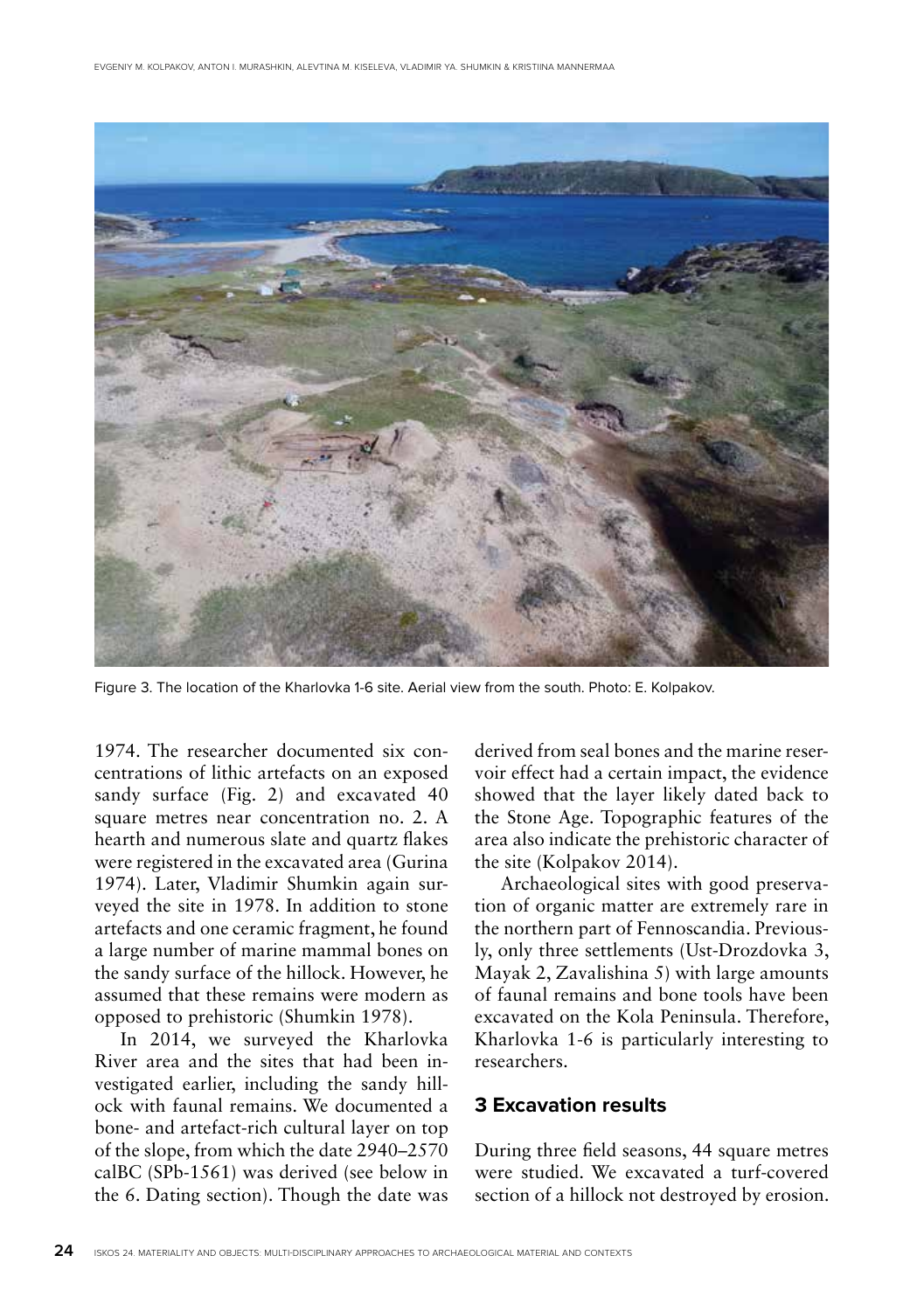

Figure 4. Southern and northern profiles of the excavation area at Kharlovka 1-6. 1 – turf, 2 – light grey sand, 3 – dark brown organic reach sand with lenses (a cultural layer), 4 – grey sand, 5 – grey sand with charcoal and bone fragments (a cultural layer), 6 – dark organic reach sand, 7 – light grey sand (natural layer), 8 – stones, 9 – bones. Drawing: E. Kolpakov.

In addition, archaeological and faunal material was collected from the destroyed surface to the south and southeast of the excavation area. During the excavation process, it became clear that the excavation area contains the remains of a badly damaged house. The southern part of the house and the upper part of its walls have been destroyed by erosion. The layer of the house lies at an elevation of 14,3–15,3 m in the Baltic elevation system.

# **3.1 Stratigraphy**

The stratigraphy of the excavated area consisted of a thin turf layer (3–6 cm), a sand layer (up to 140 cm thick) and a cultural layer underlain by sand (Fig. 4). Both layers of sand – those covering and underlying the cultural layer – were light grey, contained almost no archaeological finds and appeared to be dune deposits. The occupation layer was grey and brown sand containing bone refuse, charcoal, fire-cracked stones, pebbles, artefacts and occasional shell fragments. The cultural layer, reaching a depth of 55 cm, was thickest at the centre and became thinner towards the walls.

The upper part of the cultural layer was mostly brown, contained many fire-cracked stones and stone artefacts in particular, and included several dark or light grey sand lenses. This was followed by a layer of dark grey sand with a large amount of charcoal. The layer under the hearth and stone accumulations was black. It is possible that the brown and grey sand layers indicate different stages in the existence of the house pit, but distinguishing them more precisely is difficult due to the later disturbance and irregularity in their deposition. Moreover, the archaeological material from the layers does not show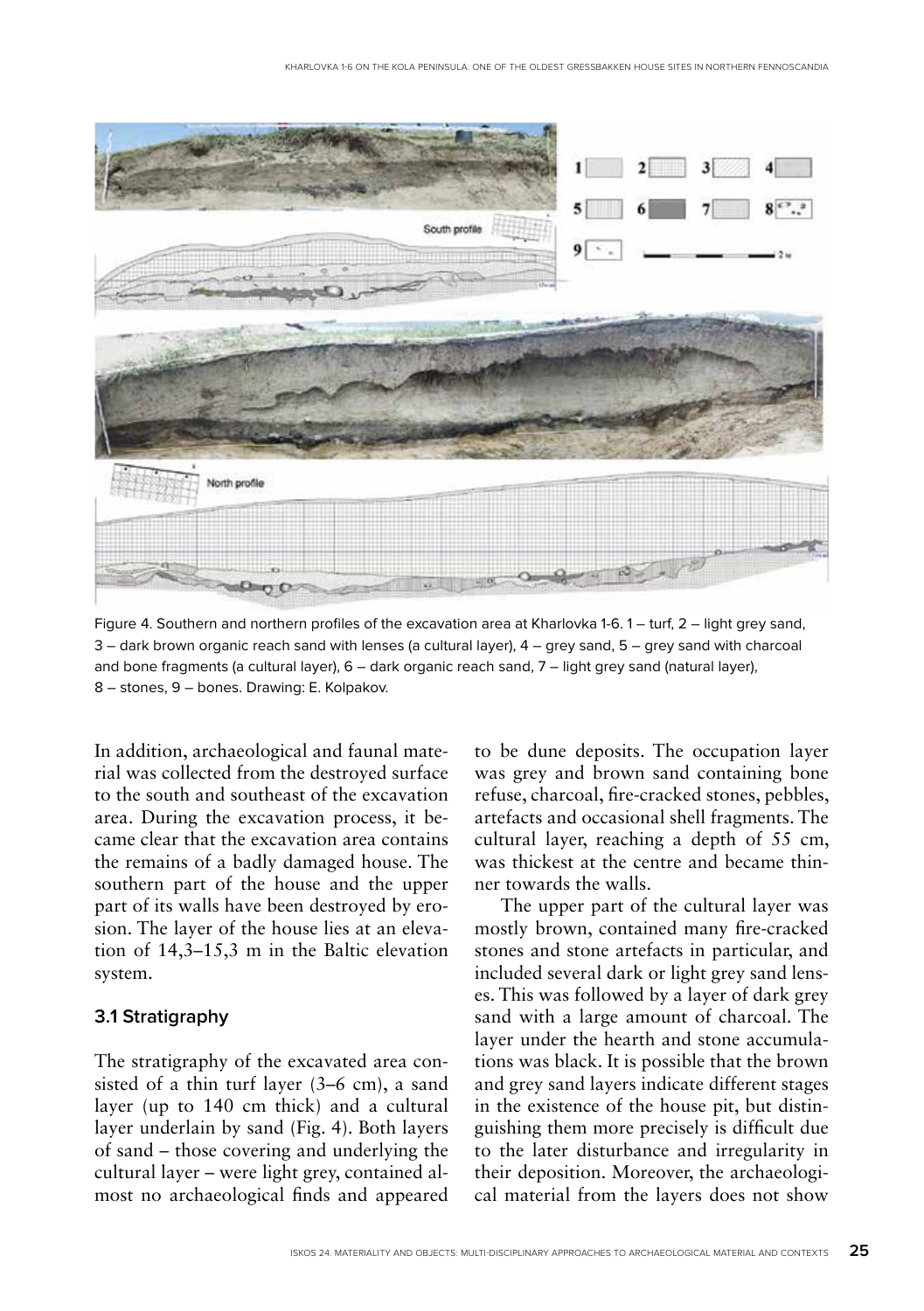

Figure 5. The plan view from the North (above) and profile view from the South (below) of the double hearth recovered at Kharlovka 1-6. Photo: E. Kolpakov.

any chronological discrepancy. Therefore, we tend to consider them as one complex.

The profile of the house proved it was a semi-subterranean dwelling. The cultural layer on the eastern and western sides of the excavation area was considerably thinner than in the centre or else it was almost completely absent, which most likely indicates the borders of the dwelling chamber. It is important that the distribution of the artefacts directly correlates with the thinning of the cultural layer. The cultural layer becomes thicker again in the eastern part of the dwelling, which can indicate a midden structure or the chamber of an adjacent dwelling.

### **3.2 The house structure**

Our excavation has revealed some structural features of the dwelling. We identified the remains of a double hearth close to the destroyed area in the centre of the house chamber: two lines of flattened stones up to  $45 \times 20$  cm in size raised on their sides (Fig. 5). Such double hearths are quite specific and are registered in most Gressbakken

dwellings. Therefore, it is possible to determine other parts of the structure. The hearth was placed along the longitudinal axis of the house. Its length reached 3,5 metres, including the space between the two parts. Only one row of stones consisting of two parts remained. This row represents the northern half of the hearth. The southern half of the hearth was likely destroyed by erosion and fell down the slope.

An oval concentration  $(100 \times 60 \text{ cm})$ of pebbles extended perpendicular to the hearth to the north of it, which included long animal bones situated perpendicular to the concentration's axis. Based on analogies from other excavated houses, we assume that this feature represents a chimney pipe running from the hearth to the back wall. We suggest that similar chimney pipes have been recorded at Zavalishina 5 (houses 6 and 7) (Kolpakov et al. 2016: Fig. 8), Ust-Drozdovka 3 (house 5) (Helskog et al. in press), most likely at Grottug (Seitsonen 2006: Fig. 3) on the Kola Peninsula and at Kalkillebukta (house 7) in Varangerfjord (Schanche 1994: Fig. 14). A. Niemi and J.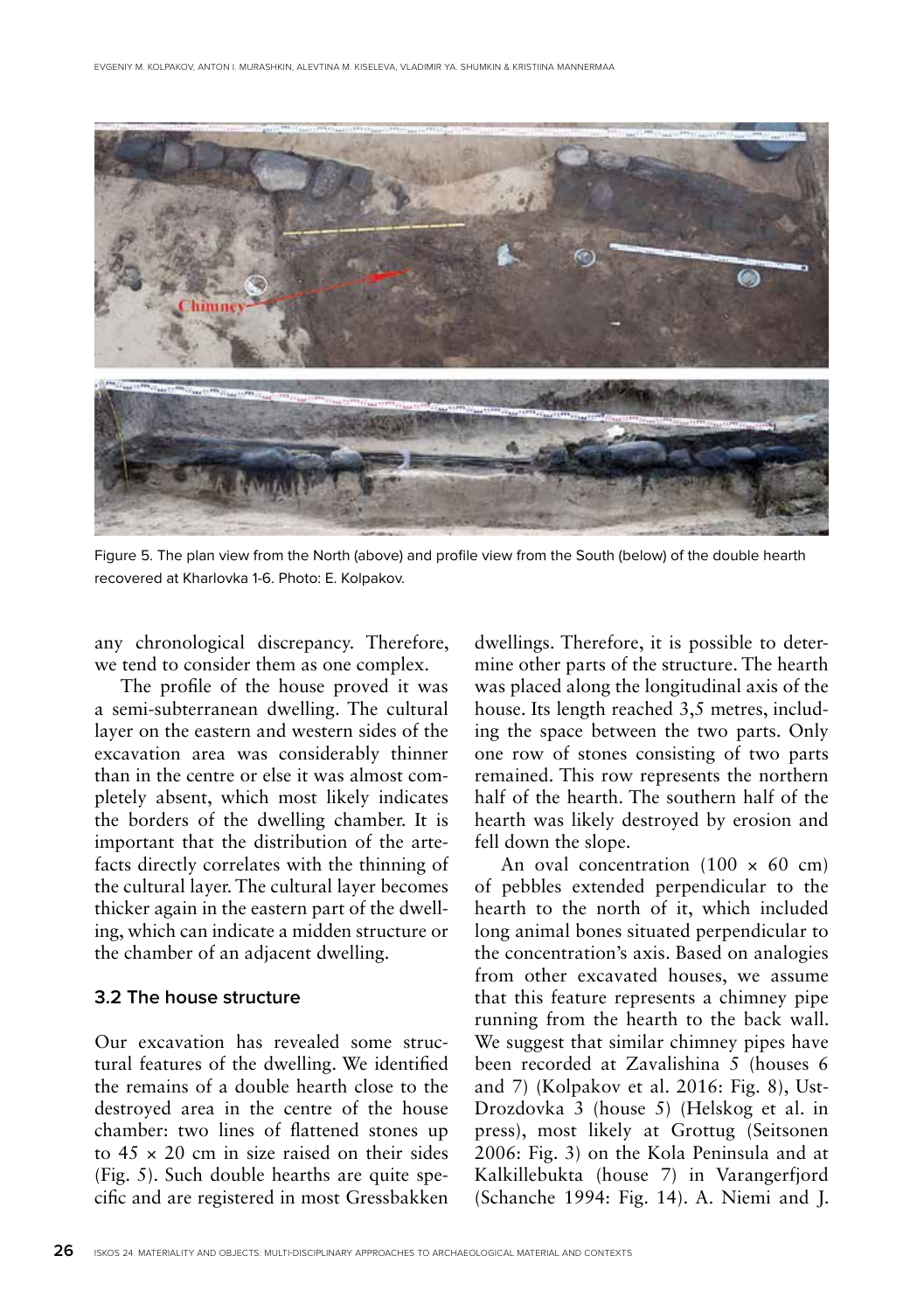Oppvang reported the same construction in house 11 at Nyelv Nedre Vest and interpreted it to be an air channel (Niemi & Oppvang 2018: 50, Fig. 42).

Unfortunately, the northern wall of the house has not been found. Furthermore, there is a 20–35-cm downward drop in the cultural layer in comparison with the centre of the chamber and the level of the hearth. Such a feature is not found in other Gressbakken houses. The absence of the northern wall of the chamber can most likely be explained by post-deposited subsidence of the soil. On the other hand, another object like a large pit or semi-subterranean dwelling could have later disturbed or cut into the excavated house chamber, but no distinct evidence of such a process has been recorded. Otherwise, if we assume the chamber spreads in this direction, the house would have been extremely large and would have no analogies.

Four concentrations of dark sand, charcoal, pebbles and fire-cracked stones are likely to be found outside the house and relate to some other structure. Stones in the larger clusters under the northern wall of the excavation varied considerably in size (up to 37 cm) and had been laid out very densely. Decomposed wood fragments and animal bones were also found there.

### **3.3 Interpretation**

Comparing the dwelling site with other houses allows us to offer an approximate "theoretical" reconstruction of the revealed structure (Fig. 6). The dimensions of the hearth and the distance between the eastern and western walls of the chamber are used to determine the measures of the dwelling. The dimensions of the dwelling chamber may well have been approximately 10 by 4 metres. It



Figure 6. Plan of the excavated area at Kharlovka 1-6 and a supposed reconstruction of the house (red line). 1 – bones, 2 – charcoal-rich spots, 3 – shell-fragment-rich spots, 4 – burned soil, 5 – large artefacts, 6 – ochre, 7 – stones. Drawing: E. Kolpakov.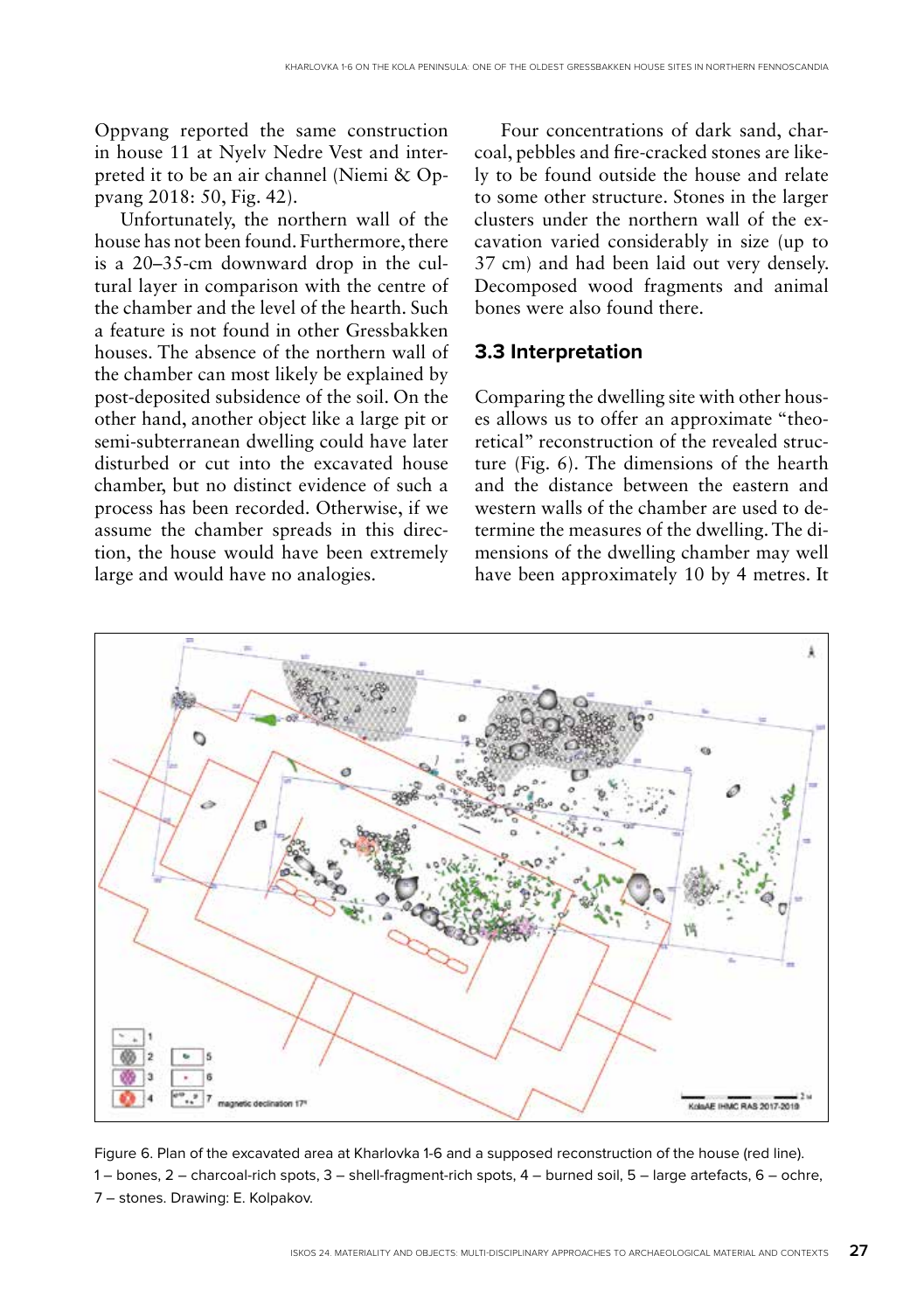is impossible to estimate the precise depth of the house, though, as its uppermost portion was eroded. However, the remaining part of the structure was as deep as 60–70 cm. The double stone-bordered hearth and the chimney pipe were placed in the middle of the chamber. It seems that a raised platform had been constructed in the eastern part of the chamber. The southern and northern walls of the chamber were absent due to erosion or post-deposited disturbances.

There is also a possibility that the abandoned house was used as a deposit for animal remains and stone refuse. Many animal bones, quartz flakes and shell fragments were concentrated in the southern part of the dwelling above the hearth. It is notable that animal remains in the concentration were occasionally found in anatomical order.

# **3.4 Do the archaeological remains uncovered at Kharlovka 1-6 constitute a dwelling?**

This question can most likely be answered in the affirmative, and for good reason. A double hearth or two hearths are represented in the dwelling site. Even if we dispute the existence of a second row of stones forming a hearth fence in the past, an undeniable black layer in the place of the hearth remains. Therefore, the hearth certainly exists. The eastern and western walls of the house pit, up to half a metre or more deep, have been uncovered and are beyond dispute. The southern wall, along with the entire southern half of the dwelling, has been completely destroyed. Therefore, the absence of the southern wall of the dwelling in the excavation is logical.

The problem is the absence of the proposed dwelling's northern wall in the excavation. We compared the dimensions of the structure with other excavated dwellings of different types and concluded that the northern wall should have been found within the limits of our excavation. However, no such wall has been found. It can be assumed that the dwelling was oriented with the long axis

in a north-south direction instead of an eastwest one. However, in that case the double hearth would have been located across the dwelling, which is hardly possible, and such has not been found in previously studied dwellings.

The lowering of the dwelling floor via the ledge below the level of the hearth also represents a problem when interpreting the excavated site. Dwellings with such a constructive element are entirely unknown at other similar sites. Could the ledge have formed as a result of a post-deposition subsidence? Such a possibility cannot be ruled out, given the clear destruction and deformations observed at the site.

Could the ledge have formed as a result of one dwelling pit cutting into another pit? This option is extremely unlikely, since no traces of this activity have been found in the cultural layer.

Thus, we can conclude that while the remains of a deepened dwelling were uncovered in the excavation at Kharlovka 1-6, many of its structural elements remain unclear.

### **3.5 Is this a dwelling of the Gressbakken type?**

It must be borne in mind that the type itself does not have an unequivocal definition.

Povl Simonsen first described Gressbakken dwellings in 1961 (Simonsen 1961: 510). His description included a combination of features such as a large rectangular or oval semi-subterranean chamber, a stone-framed double hearth placed along the longitudinal axis, raised platforms in each end of the chamber and multiple "entrance passages." The description of 1979 omitted one important feature, namely multiple "entrance passages" (Hood 2017: 14). In the following years, excavations of Gressbakken dwellings have continued (Helskog 1983; Hesjedal et al. 1996; Hesjedal et al. 2009; Schanche 1994), as has the discussion of the problems associated with the "Gressbakken phase" (Olsen 1994: 71−76; Hesjedal et al. 1996: 211−219; Hood 2017: 12−16, 26−28; Niemi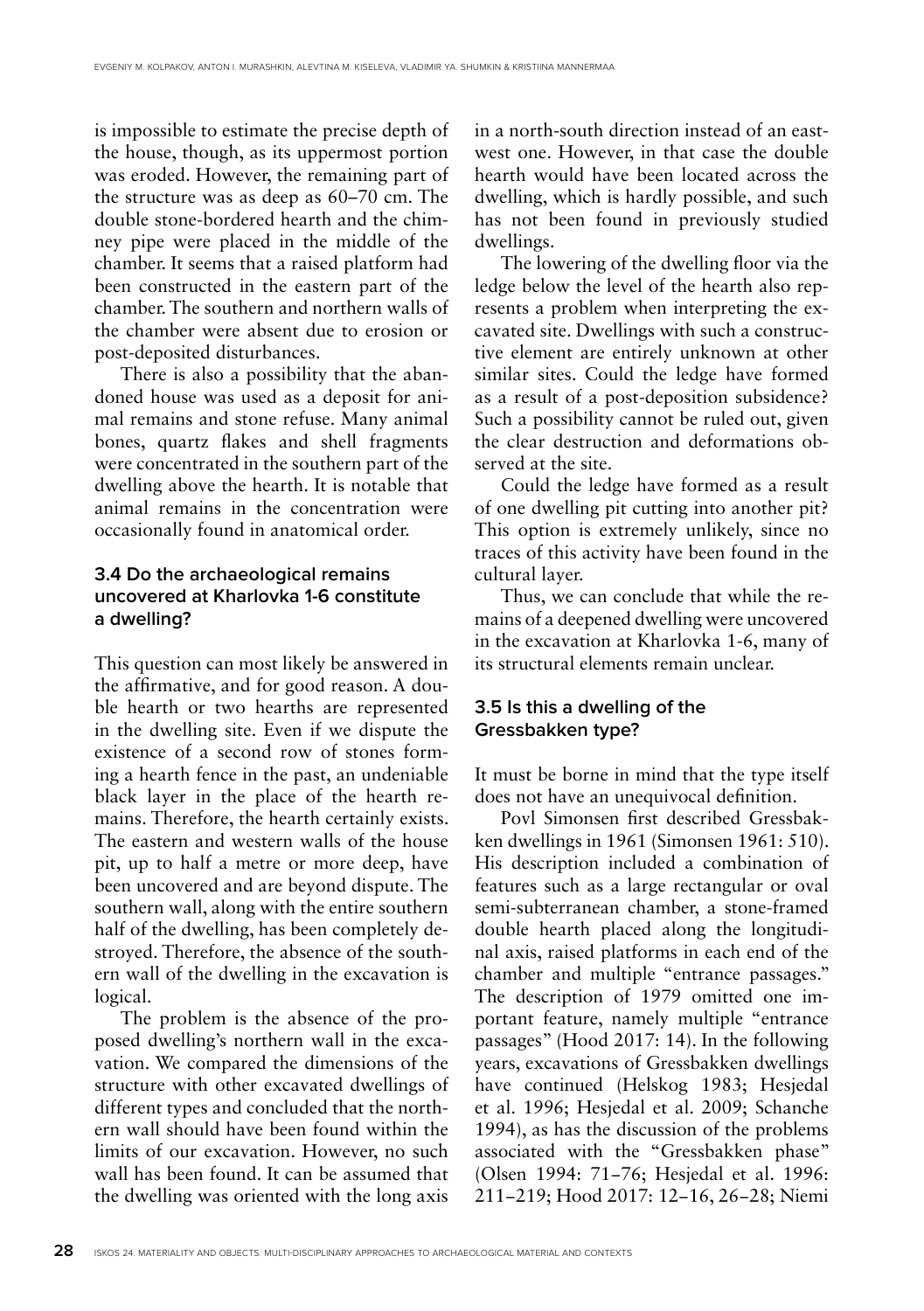& Oppvang 2018: 75−78). But the concept of the "Gressbakken dwelling" was eroded. Dwellings with only one, two or three of the above-mentioned features were classified as this type (for example dwelling 21 from Gressbakken NØ (deep chamber and one hearth) (Schanche 1994: 54) and dwellings 82 and 83 from Slettnes 5C (large but shallow chamber, double (?) hearth, one entrance)) (Hesjedal et al. 1996: 123−126, 136, 214−218). In some cases, a reason for the classification was artefact types and radiocarbon dates. For example, Schanche considered dwellings 17–20 from Iversfjord to be Gressbakken dwellings (Schanche 1994: 60−62), though E. Helskog did not (Helskog 1983: 86). As a result, the "Gressbakken dwelling" type is used by most researchers of northern Fennoscandia, but each can use discrete features from a long list to define the type.

It is more realistic to discuss the similarity of certain structural elements and their combination. As a whole, this combination includes a large rectangular-oval, semi-subterranean chamber, a stone-framed double hearth placed along the longitudinal axis, raised platforms in each end of the chamber and multiple "entrance passages."

A double hearth (according to our reconstruction) is present in the excavation at Kharlovka 1-6. The dwelling also includes a deep chamber. There is a rise in the floor in the eastern part of the chamber, which is similar to the platforms at the ends of the chamber often found in other dwellings of the Gressbakken culture. Stones in large clusters to the north of the hearth are usual in Gressbakken houses as well. In fact, these are the only structural elements that can be associated with dwellings of the Gressbakken type in the excavated dwelling.

Thus, there are two reasons why the dwelling excavated at Kharlovka 1-6 cannot be unquestionably attributed to the Gressbakken type. First, the vagueness of the Gressbakken type itself. Second, the lack of structural elements and flaws in existing ones of the dwelling discovered in the excavations. At the same time, the types of collected artefacts correspond well with those associated with the last phase of the Young Stone Age and Early Metal Age (end of the  $3^{rd}$  –  $2^{nd}$ millennium calBC) and frequently found in Gressbakken dwellings (see below).

Therefore, we can conclude that the assemblage excavated at Kharlovka 1-6 is 1) a semi-subterranean dwelling, 2) belongs to the Gressbakken culture/phase and 3) has a number of structural features common to dwellings of this culture.

# **4 Artefact assemblage**

The artefact assemblage from the Kharlovka 1-6 house includes a large quantity of lithic material (43 807 pcs.), a number of bone tools (48 pcs.), ceramic sherds (32 pcs.), an amber pendant and a copper tubular bead. A number of unmodified artefacts exist as well: quartz (2 pcs.), sandstone (1 pc.) and pumice (9 pcs.) pebbles, pieces of ochre (5 pcs.) and asbestos (16 pcs.). It also contains the bones of mammals, fish and birds. The majority of the material was found within the preserved house layer, but a fair quantity was also collected from the sandy surface next to the excavated area.

# **4.1 Lithics**

Table 1 describes the general characteristics of the lithic assemblage. Local sources of raw materials were used for the manufacturing of quartz tools (pebbles and pieces of vein quartz). The knapping technique was aimed at obtaining flakes. Slate is also widely represented at the site. However, the small size of the flakes, the high percentage of debris from ground tools and a case of their refurbishing into bipolar cores might indicate a scarcity of this material. The number of chert and sandstone flakes in the assemblage is negligible.

The assemblage is dominated by quartz tools and debitage. Various types of scrapers are present: single-edged scrapers and double-edged scrapers with convex and concave edges (Fig. 7: 1–3). Knives (Fig. 7: 5), piercing tools (Fig. 7: 4) and a combination of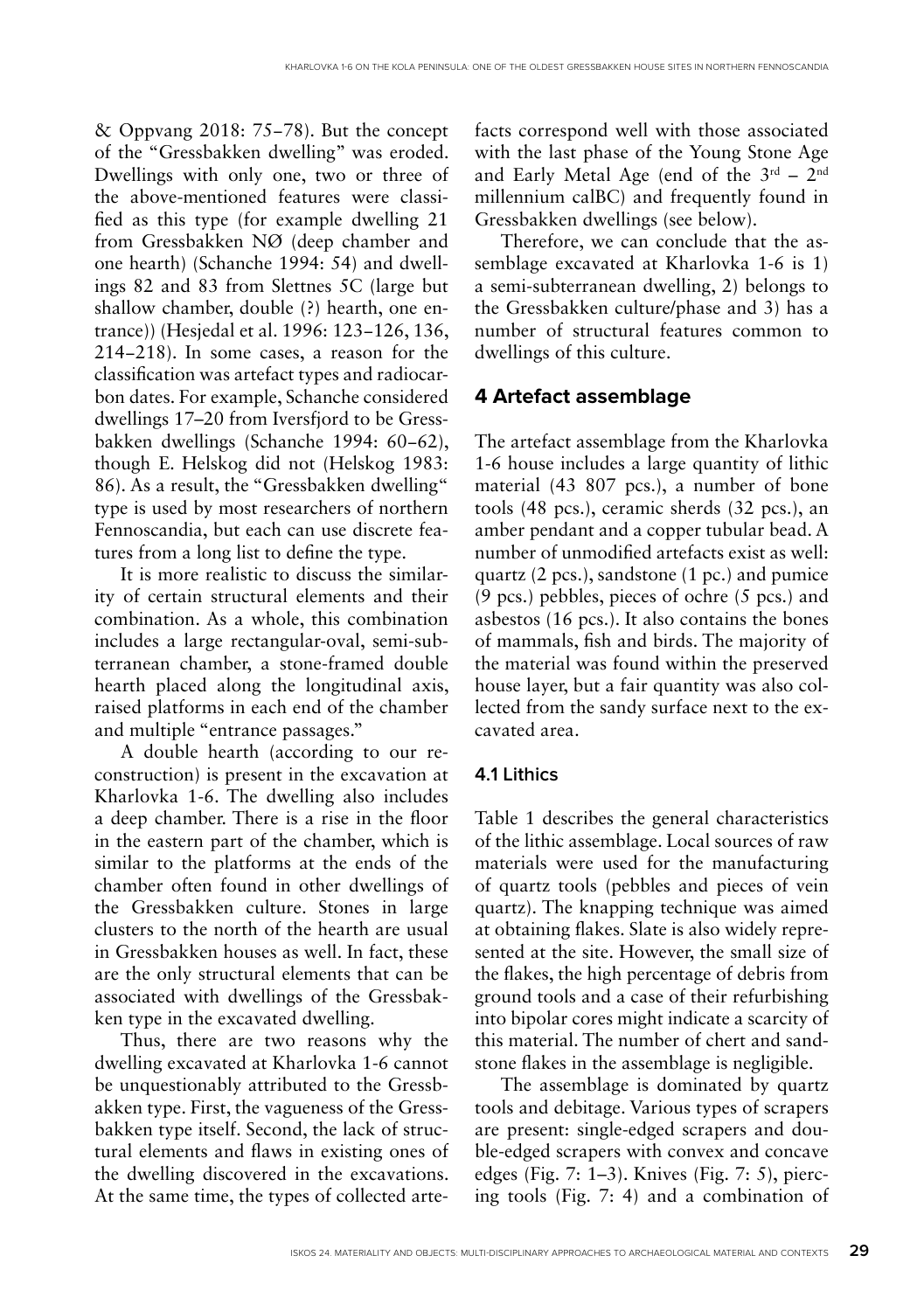| Techno-<br>logical<br>group  | <b>Type</b>                                        | <b>Lithic material</b> |                |                |                |                |              |             | <b>Total</b>   |
|------------------------------|----------------------------------------------------|------------------------|----------------|----------------|----------------|----------------|--------------|-------------|----------------|
|                              |                                                    | quartz                 | slate          | chert          | soap-<br>stone | sand-<br>stone | granit       | pum-<br>ice |                |
| <b>Debitage</b>              | Precore, Core                                      | 397                    | $\overline{2}$ |                |                |                |              |             | 399            |
|                              | Chip                                               | 42                     |                |                |                |                |              |             | 42             |
|                              | Flake, blade (including<br>biface trimming flakes) | 10850                  | 563            | 15             |                | 11             |              |             | 11439          |
|                              | Micro-debitage                                     | 30655                  | 354            | $\overline{4}$ |                |                |              |             | 31013          |
|                              | Sawed-out fragment                                 |                        | 4              |                |                |                |              |             | 4              |
| <b>Tools and</b><br>preforms | Retouched flake, blade                             | 206                    | $\overline{7}$ | $\overline{2}$ |                |                |              |             | 215            |
|                              | Scraper                                            | 390                    | $\mathbf{1}$   | $\mathbf{1}$   |                |                |              |             | 392            |
|                              | Piercing tool, point                               | 21                     |                |                |                |                |              |             | 21             |
|                              | Knife                                              | 29                     |                |                |                |                |              |             | 29             |
|                              | Composite tool                                     | $\overline{4}$         |                |                |                |                |              |             | $\overline{4}$ |
|                              | Retouched arrowhead                                | 4                      |                |                |                |                |              |             | $\overline{4}$ |
|                              | Bifacial arrowhead,<br>preforms                    | $\mathbf{1}$           | $\overline{7}$ |                |                |                |              |             | 8              |
|                              | <b>Bifacial preform</b>                            | 1                      | 5              |                |                |                |              |             | 6              |
|                              | Slate plate preform                                |                        | 3              |                |                |                |              |             | 3              |
|                              | Polished knife                                     |                        | 14             |                |                |                |              |             | 14             |
|                              | Polished arrowhead                                 |                        | 23             |                |                |                |              |             | 23             |
|                              | Polished rod                                       |                        | $\mathbf{1}$   |                |                |                |              |             | $\mathbf{1}$   |
|                              | Wood-chopping tool,<br>preform                     |                        | $\overline{4}$ |                |                |                |              |             | $\overline{4}$ |
|                              | Polished tool fragment                             |                        | 4              |                |                |                |              |             | 4              |
|                              | Flake detached from a<br>ground tool               |                        | 114            |                |                |                |              |             | 114            |
|                              | Plate with traces of<br>grinding                   |                        | $\overline{2}$ |                | $\mathbf{1}$   | 1              |              |             | 4              |
| <b>Abrasive</b><br>tools     | <b>Grinding slab</b>                               |                        | $\overline{4}$ |                |                | $\overline{4}$ |              |             | 8              |
|                              | Saw                                                |                        |                |                |                | $\overline{2}$ |              |             | $\overline{2}$ |
|                              | Grinding slab with a<br>groove                     |                        |                |                |                |                |              | 5           | 5              |
| <b>Other</b>                 | Hammer stone                                       | $\mathbf{1}$           |                |                |                |                | 12           |             | 13             |
|                              | Anvil                                              |                        |                |                |                |                | $\mathbf{1}$ |             | $\mathbf{1}$   |
|                              | Notched club                                       |                        |                |                |                |                | $\mathbf{1}$ |             | $\mathbf{1}$   |
|                              | Weight-stone                                       |                        |                |                |                |                | $\mathbf{1}$ |             | $\mathbf{1}$   |
| <b>Total</b>                 |                                                    | 42601                  | 1112           | 22             | $\mathbf{1}$   | 18             | 15           | 5           | 43774          |

Table 1. Kharlovka 1-6. Lithic artefact assemblage.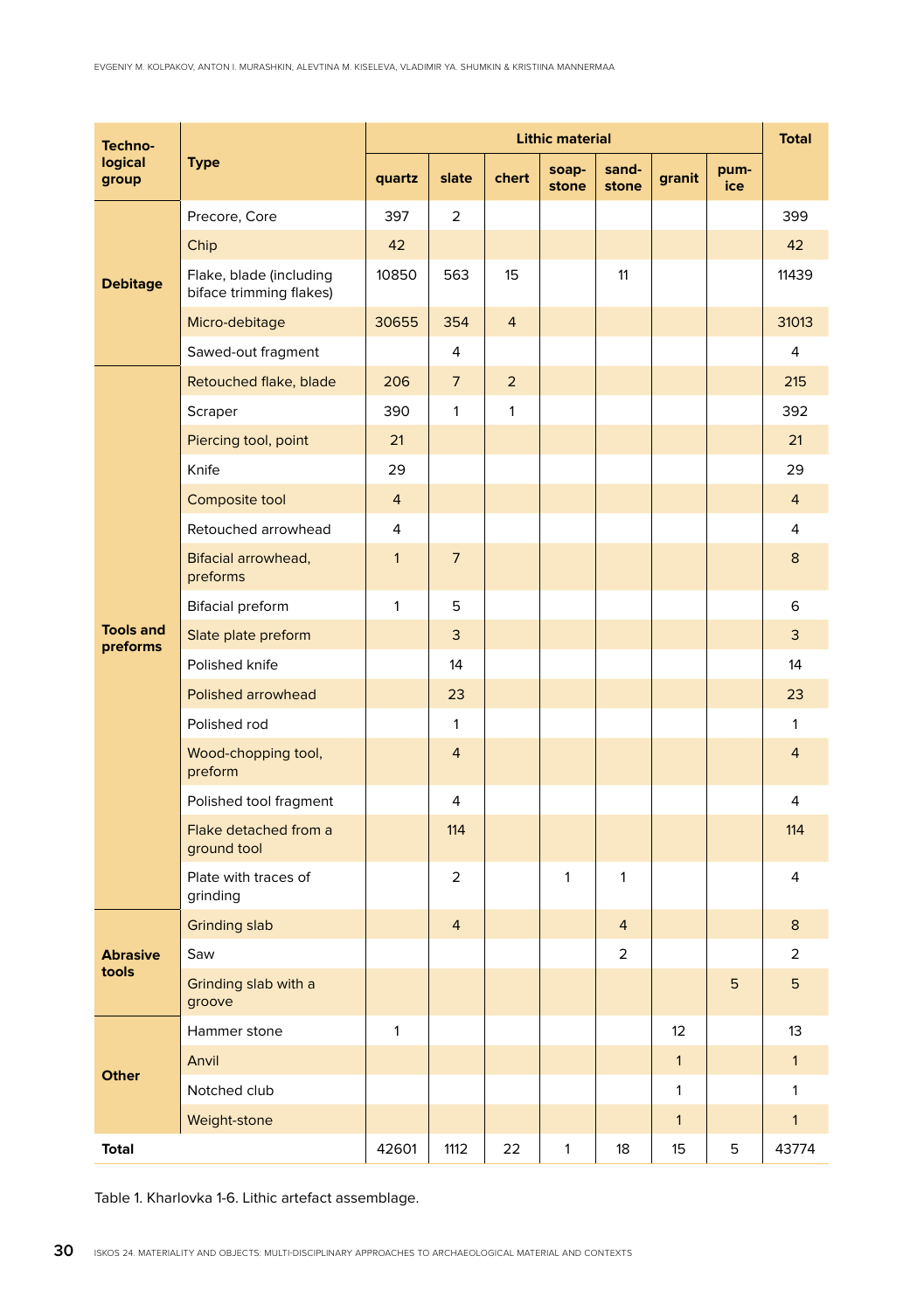

Figure 7. Lithic artefacts from the Kharlovka 1-6 site. 1–3 – scrapers, 4 – piercing tool, 5 – knife, 6–7 – retouched arrowheads, 8–13 – polished arrowheads, 14 – bifacial preform, 15 – polished rod, 16–18 – polished single-edged knives, 19 – plate with traces of grinding, 20 – saw, 21 – grinding slab with grooves. 1–7 – quartz, 8–18 – slate, 19 – soapstone, 20 – sandstone, 21 – pumice. Drawing: A. Malutina.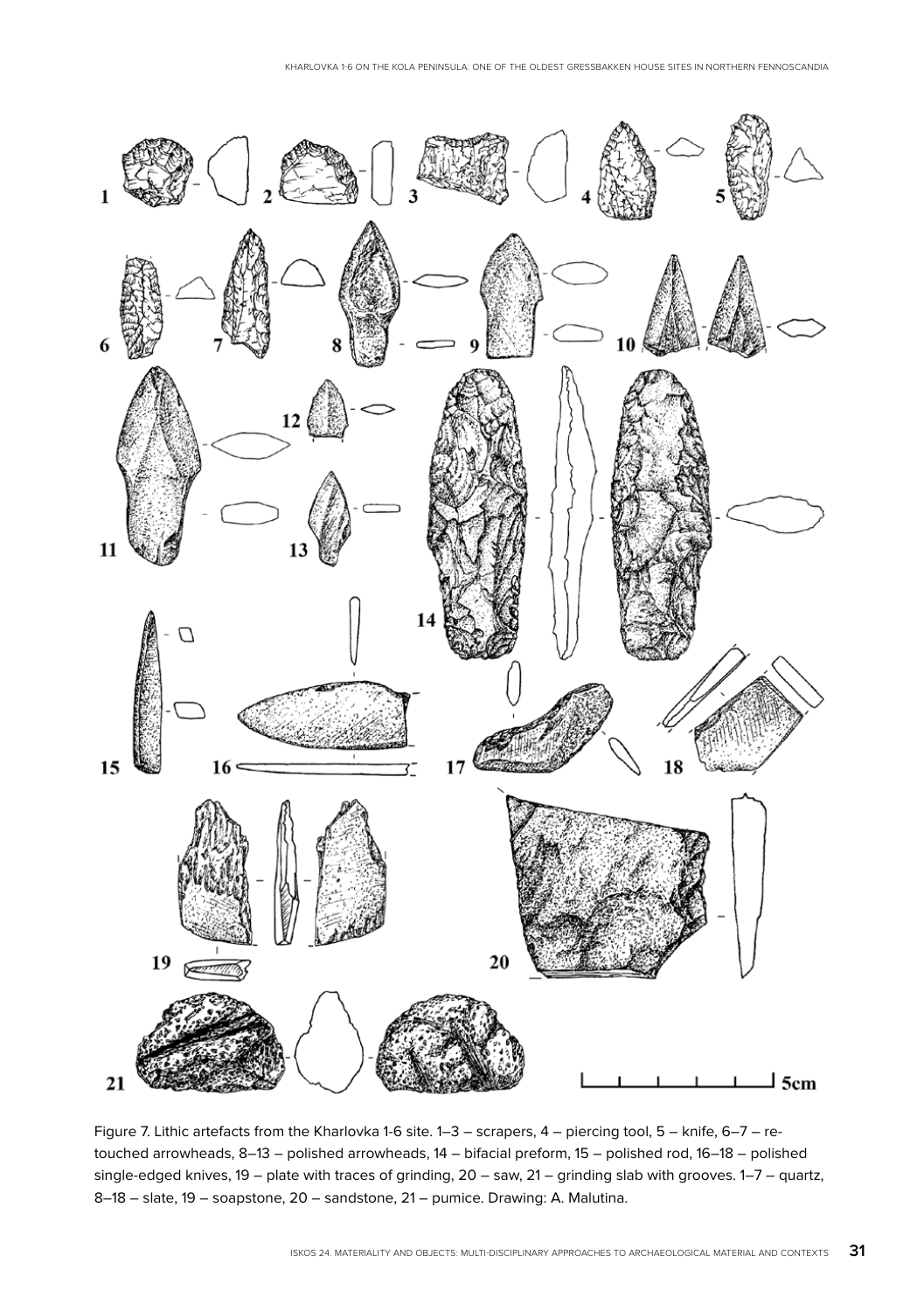

Figure 8. Bone and antler artefacts from the Kharlovka 1-6 site. 1 – barbed harpoon head, 2 – leister head, 3 – piercing tool, 4–7 – needles, 8–9 – chisels, 10 – crochet hook, 11 – preform for an arrowhead, 12 – fragment with traces of processing with metal tool. Photo: D. Shekhirev, A. Malutina.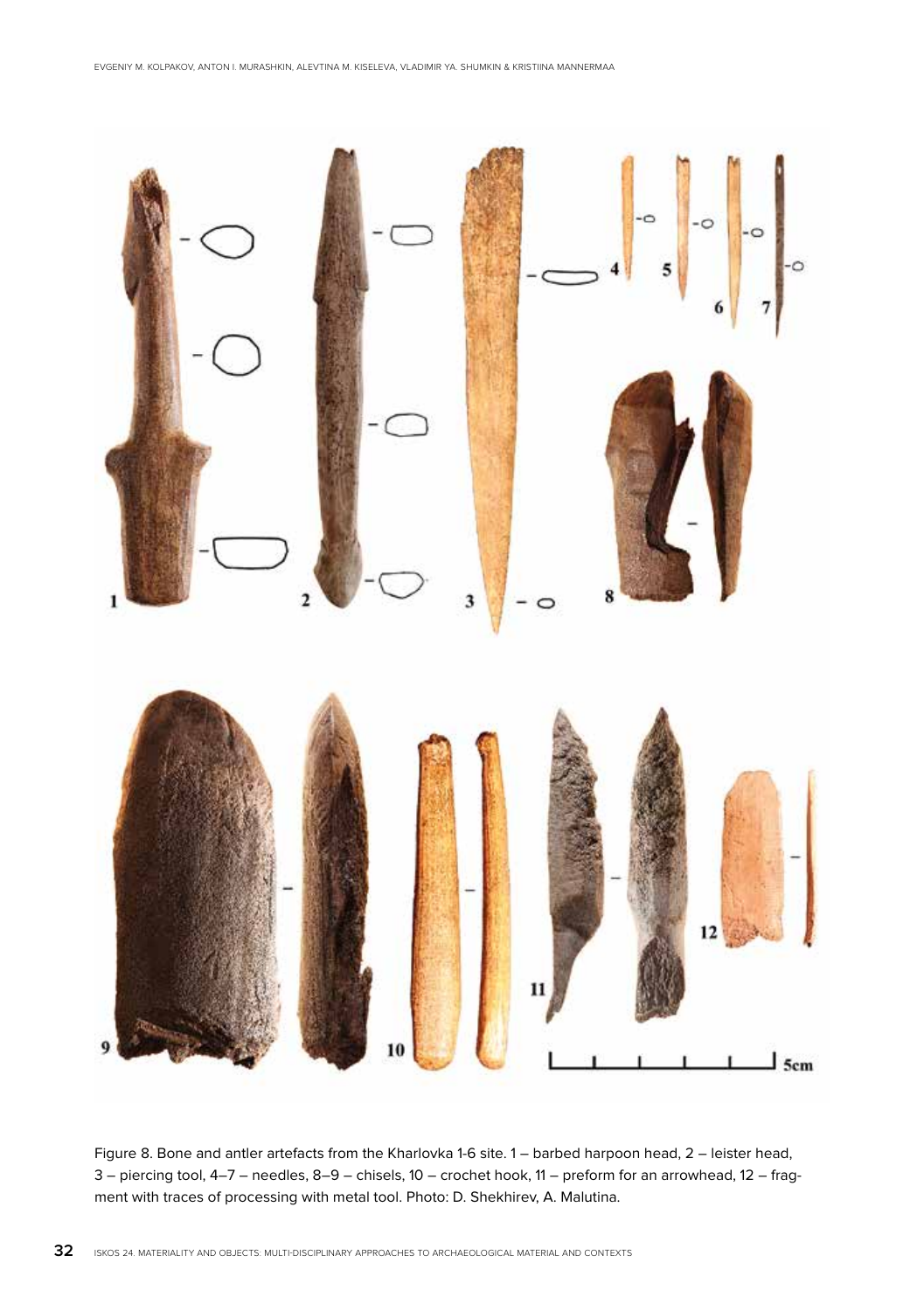tools (piercing tool–scraper) are also present in the assemblage. The quartz material also includes one blade and 205 retouched flakes. Most of them have an irregular retouch, which does not form a clear working edge and might be a result of usage. Other items with 2–3 retouch scars might obviously constitute tool fragments.

Four quartz tools are considered to be fragments of arrowheads. They have two parallel edges on the dorsal surface with an abrupt or semi-abrupt retouch (Fig. 7: 6); one of them has retained its sharp point (Fig. 7: 7). In addition, there is a base fragment of a bifacial arrowhead and a preform of a bifacial tool. Two implements classified as piercing tools and characterised by a regular semi-abrupt retouch at two edges that converge at an acute angle could also be fragments of quartz arrowheads.

The next largest component of the lithic assemblage is slate. Twenty-three ground slate arrowheads and their fragments exist, 11 of which are diagnostically complete (all tanged) (Fig. 7: 8, 9, 11–13), eight of which are tang fragments and four of which are point fragments. One of the fragments has longitudinal grooves on both surfaces, which is one of the main characteristics of the Sunderøy type (Fig. 7: 10), widespread throughout northern Fennoscandia during the Late Neolithic and Bronze Age (Gjessing 1942, p. 172–174; Rankama 1986). The assemblage contains six fragments (2 distal, 4 medial) and one complete preform of bifacial arrowheads. All of them have been treated with irregular retouching and have an asymmetrical cross section, while one preform has a tang (Fig. 7: 14). Most likely they are preforms for ground arrowheads.

Polished knives (14 pcs.) are the second largest group of slate tools. Only one intact knife exists in the assemblage (Fig. 7: 17), with the rest represented by fragments. All of them are single-edged knives, with the angle of convergence of blade and handle at approximately 40–50 degrees (Fig. 7: 16, 18). As far as can be observed from the fragments, all the knives are miniature in size.

Wood-chopping tools are represented by one miniature chisel, one small preform and two fragments of adzes (butt and blade). The assemblage also includes 114 flakes detached from ground tools, some of which were undoubtedly knapped off from massive wood-chopping tools. The slate material also includes one polished rod with a pointed tip (Fig. 7: 15), four undefined fragments of polished tools and two plate fragments with traces of grinding. Four fragments of bifacial preforms were left in the initial stage of manufacturing.

The technological group of abrasive tools includes grinding slabs made of slate (4 pcs.) and sandstone (4 pcs.) as well as two fragments of sandstone saws (Fig. 7: 20). The use of sawing is also exemplified by four slate sawed-out fragments. There are five small rounded pumice pebbles with narrow grooves from sharpening objects with small cross sections (needles, awls?) (Fig. 7: 21). Other finds include a miniature plate made of soapstone grounded on the flat and lateral side surfaces (Fig. 7: 19), with hammer stones made of granite (12 pcs.) and quartz (1 pc.) pebbles. The material also contains a granite anvil, a sinker and a notched club. The club has a transverse ring groove for tying, and the faces of the club show traces of smashing.

### **4.2 Bone tools**

The bone and antler assemblage are relatively abundant. A total of 48 implements and fragments of worked bones were found, with 19 tools being finished and archaeologically complete and the rest consisting of small fragments or preforms. The technological and use-wear analysis has revealed that the tools and preforms made of reindeer antler outnumber those made of reindeer bone (Murashkin et al. 2019: 92). This corresponds with the ratio of such raw materials found at Ust-Drozdovka 3 and Gressbakken Nedre Vest (Hodgetts & Rahemtulla 2001).

The presence of preforms and manufacturing debris apparently indicates that the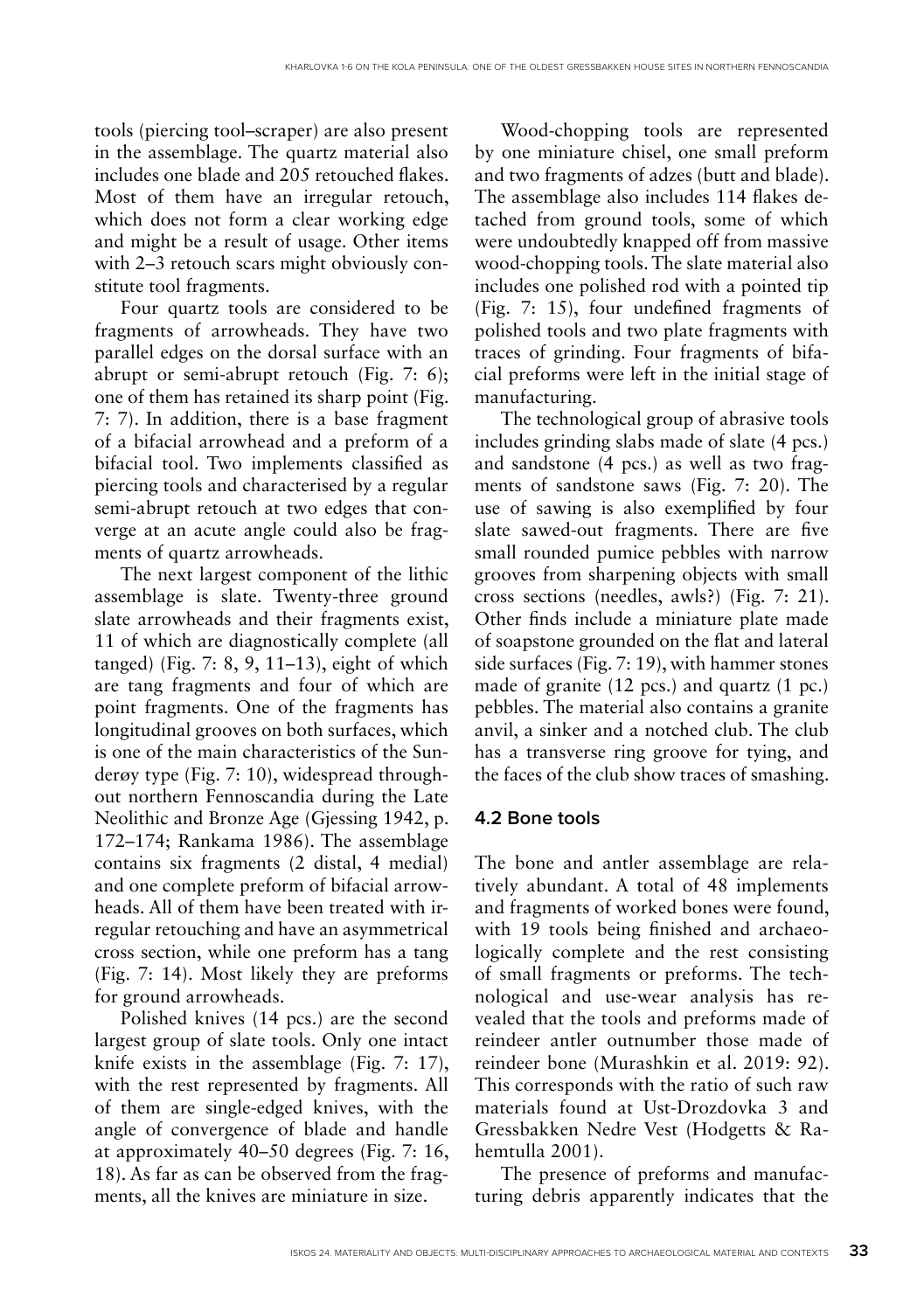

Figure 9. Artefacts from the Kharlovka 1-6 site. 1 – decorated bone plate, 2–3 – bone tubular spacer beads, 4 – pendant made of elk tooth, 5–8 – pendants made of seal teeth, 9 – amber pendant, 10 – copper tubular bead, 11–12 – ceramic fragments. Photo: E. Kolpakov, D. Shekhirev, Yu. Rumiantsev.

production of implements took place at the site. The preforms were predominantly produced using the method of longitudinal and transverse splitting and breaking along precut grooves or cracks. The implements were manufactured by planing, scraping and cutting. The final processing included grinding and polishing (Murashkin et al. 2019: 92).

The fishing and hunting equipment includes a barbed harpoon head (Fig. 8: 1), a leister (Fig. 8: 2) and a preform of an arrowhead (Fig. 8: 11). The leister is characterised by two small barbs and an expanded rounded base. The harpoon head has one barb and a rectangular base and, according to the typological system of Murashkin and Kiseleva (2018: 113–117), it belongs to a time-diagnostic type hG2. Harpoons of this type were widespread during the Gressbakken phase in northeastern Norway (Murashkin et al. 2019: 89−91).

Other tools include five needles (Fig. 8: 4–7), three chisels (Fig. 8: 8, 9), a crochet hook (Fig. 8: 10) and two awls. All the needles are characterised by a rectangular cross section and the presence of a cut and pierced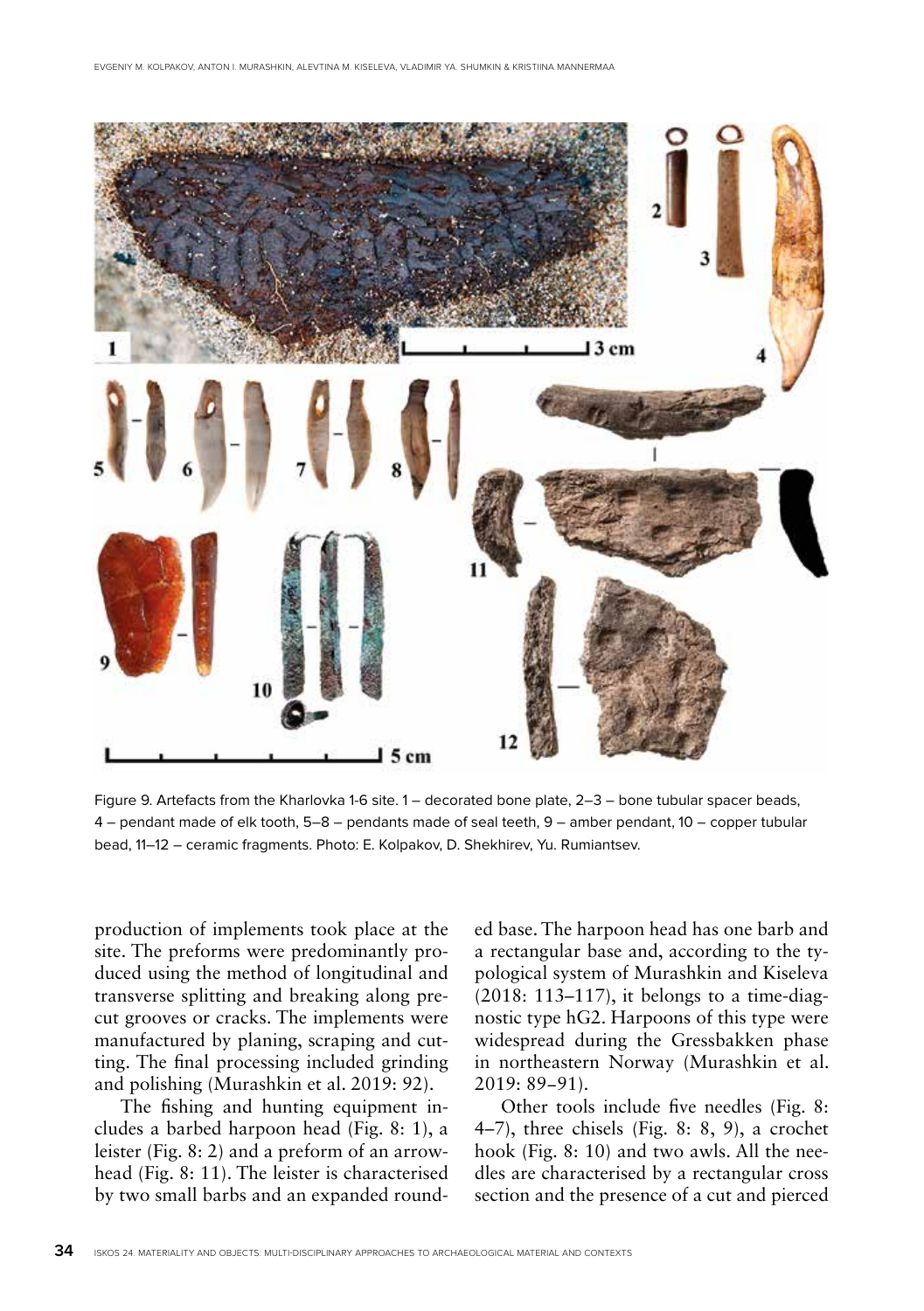eye. The surface of the needles bears polishing and linear traces associated with leather processing (Murashkin et al. 2019: 93–95). The traces on the rounded chisel edge also relate to leather processing (probably to fleshing) (Murashkin et al. 2019: 97–99). The crochet hook with a small projection on the stem has clear analogies with finds from houses at Gressbakken Nedre Vest (Simonsen 1961: Fig. 142: a) and Mayak 2 (Gurina 1997: Fig. 62: 23–26, 28).

Adornments comprise the most numerous category. They include five teeth pendants with holes made by cutting and piercing (four from seal canine teeth (Fig. 9: 5–8) and one from an elk's incisor tooth (Fig. 9: 4)). Three tubular spacer beads made of bone (probably bird bone) were also found (Fig. 9: 2, 3). An interesting find is a bone plate with geometric patterns. Unfortunately, it was in very bad condition (Fig. 9: 1). Artefacts with a similar pattern were found at Mayak 2 (Gurina 1997: Fig. 54: 3, 4, 14), Ust-Drozdovka 3 (Murashkin et al. 2019: Fig. 4: 37) and Gressbakken Nedre Vest (Simonsen 1961: Fig. 143: l).

Use-wear analysis showed that virtually all bone/antler implements were produced with stone tools. However, one small fragment of an artefact made of antler (?) bears traces of planing with a metal instrument (Fig. 8: 12), which is unique evidence from the period.

# **4.3 Ceramics**

The assemblage includes 32 small pottery sherds, most of which do not have an outer or inner surface. The colour of the pottery is light brown or grey, and the thickness ranges from 4 to 9 mm. All the fragments are tempered with asbestos, while one of them also has mica as an admixture (Fig. 9: 11, 12).

Only one rim was found in the house (Fig. 9: 11). This sherd is 6 mm thick and slightly profiled. Decoration consists solely of short comb-like impressions running in horizontal rows on the outer surface and the rim edge. Similar vessels have been found at different sites in Karelia. They belong to pottery of the Palayguba type dated from 2500 to 1750 calBC (Nordqvist 2018: Fig. 19: e−h; Zhul'nikov 1999: 53–55, Fig. 37–39; 2005; Zhul'nikov in press). Vessels from Sumozero XV (Zhul'nikov 2005: Fig. 89: 2), Bohta II (Zhul'nikov 2005: Fig. 88: 8) and Sulgu III (Zhul'nikov 1999: Fig. 37: 4, 8) have an almost identical ornamentation and rim shape. On the Kola Peninsula, pottery of this type was also collected from the Mayak 2 site (Zhul'nikov 2005: 29–31; Zhul'nikov in press).

# **4.4 Exotic goods**

Both the amber pendant and the copper tubular bead were derived from the eroded slope area. The amber adornment is characterised by an oblong drop-shape form and circular perforations on the broader side (Fig. 9: 9). On the Kola Peninsula, amber artefacts were found at Mys Semerka (Gurina 1997: Fig. 45: 7) and Mayak 2 (Gurina 1997: Fig. 62: 3). Both were found in cultural layers that contain finds from the Neolithic to the Iron Age, so their dating is difficult. Several amber artefacts are known to exist in northern Norway; these mostly date back to the 4<sup>th</sup> millennium calBC (Ramstad 2006). However, in Karelia the flow of amber greatly increases from the second half of the 3rd millennium calBC onwards (Zhul'nikov 2008). Overall, we believe the find from Kharlovka 1-6 is typologically unrepresentative and does not provide a reference for dating. The small tubular bead is 32 mm long and 5 mm in diameter, rolled up with a thin sheet of copper in one and a half turns (Fig. 9: 10) and with traces of bending and breaking at one end. XRF analysis has shown that the tubular bead is made of pure copper. This find is unique for the Kola Peninsula. A similar product was found at the Lillberget settlement in northern Sweden (Halén 1994: Fig. 183, 188). It was originally dated to 3900 calBC, but current analysis suggests that the settlement was inhabited for a long time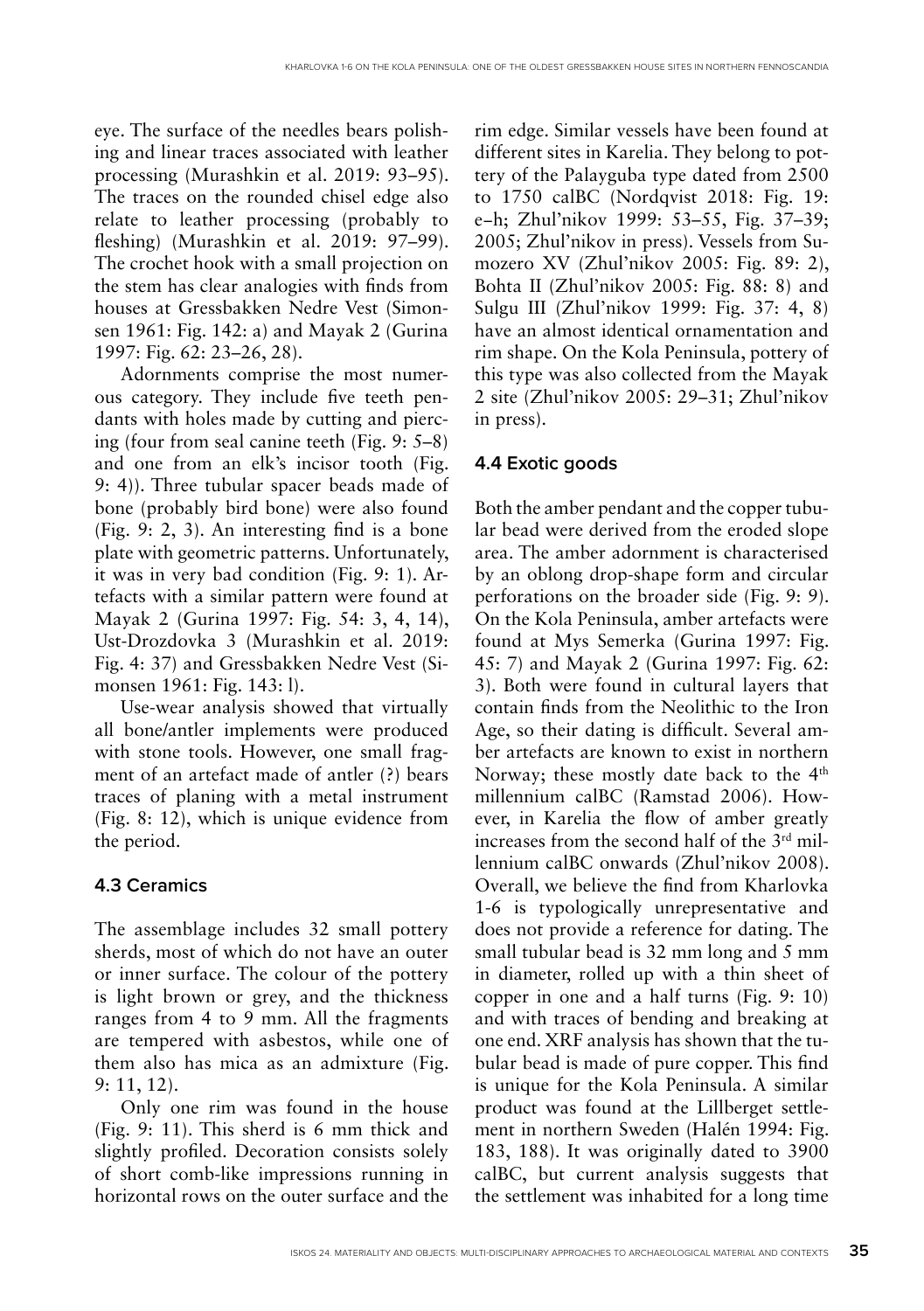and the narrow dating of the tubular bead is questioned (Nordqvist et al. 2011). Tubular beads and bracelets were also found in some burial grounds of the Fat'yanovo culture on the Upper Volga (Krainov 1987: Fig. 35: 4,  $20-21$ ), which dated back to the  $3<sup>rd</sup>$  millennium calBC (Кrenke 2019).

#### **5 Faunal remains**

The osteological analysis is preliminary. Animal bones were found in most of the investigated area. Their level of preservation varies greatly: from almost perfect condition to complete decomposition. Therefore, the number of unidentifiable bones is large. In total, 10,678 bones or their fragments were investigated, of which 3,953 have been identified at the level of species, genus or family. The analysed materials include all mammal remains and bird bones excavated during the years 2017 and 2018, while the rest of the bird and fish bones have not been properly analysed yet. Also, most of the small, burned bone fragments have not been counted and examined. Osteological analysis of the mammal bones was carried out by Ekaterina Petrova (Zoological Institute RAS, Saint Petersburg), while the bird bones were identified by Natalia Volkova (Paleontological Institute RAS, Moscow) and Kristiina Mannermaa (University of Helsinki). The distribution of animal bones by species is represented in Table 2.

The mammal assemblage is dominated by marine fauna, especially harp seal (*Phoca groenlandica*) bones, which comprised 96,4% of the identifiable mammal bones. The remains are represented by all parts of the skeleton, but carpals, tarsals and phalanges predominate in number. Some of the bones were burned. The examined remains belong to adults, sub-adults and juvenile seals. However, the bone remains of sub-adult and juvenile animals outnumber those of the adults. The presence of juveniles indicates that at least some of the harp seals were killed in the spring and early summer.

The next largest marine mammal species is walrus, consisting of 37 pieces. Most of the walrus bones belong to an adult animal, while one bone belongs to a juvenile. There are also cetaceans, represented by two fragmented bones.

Of the terrestrial mammals, wild reindeer and red fox (*Vulpes vulpes*)/arctic fox (*Vulpes lagopus*) are dominant, though a few Eurasian elk (*Alces alces*), mountain hare (*Lepus timidus*) and Eurasian beaver (*Castor fiber*) bones also occur. The bones of these species belong to adults.

Bird remains are represented by marine birds, shore birds, forest birds and predator birds. They belong to ten families, of which gulls (Laridae), ducks (Anatidae) and auks (Alcidae) are most numerous. Other aquatic bird species include cormorants (*Phalacrocorax* sp) and pomarine jaeger (*Stercorarius pomarinus*). Forest and predator birds consist of hazel grouse (*Bonasa bonasia*), ptarmigan (*Lagopus* sp), common curlew (*Numenius arquata*) and peregrine falcon (*Falco peregrinus*). Wing bones are the most common anatomic elements for all material, but significant differences exist between most common families (legs are more common in auks than in ducks and gulls). In the 2017 assemblage, approximately 20% of the bones were also burned.

Most of the identified species are migratory and live along the shoreline of the Kola Peninsula only during spring, summer and autumn. Three juvenile birds – two subads and one pullus – were identified in the material. Two of them represent the common guillemot (*Uria aalge*)/razorbill (*Alca torda*) and peregrine falcon. These species are late breeders and demonstrate a late summer hunting season. One humerus of a large gull most likely contains a medullary bone that is present inside bones only during breeding (during egg formation). The presence of the medullary bone and young birds indicate that these birds were caught during the summertime. Hazel grouse and unspecified ptarmigan are local birds in the material, and they could be hunted year round.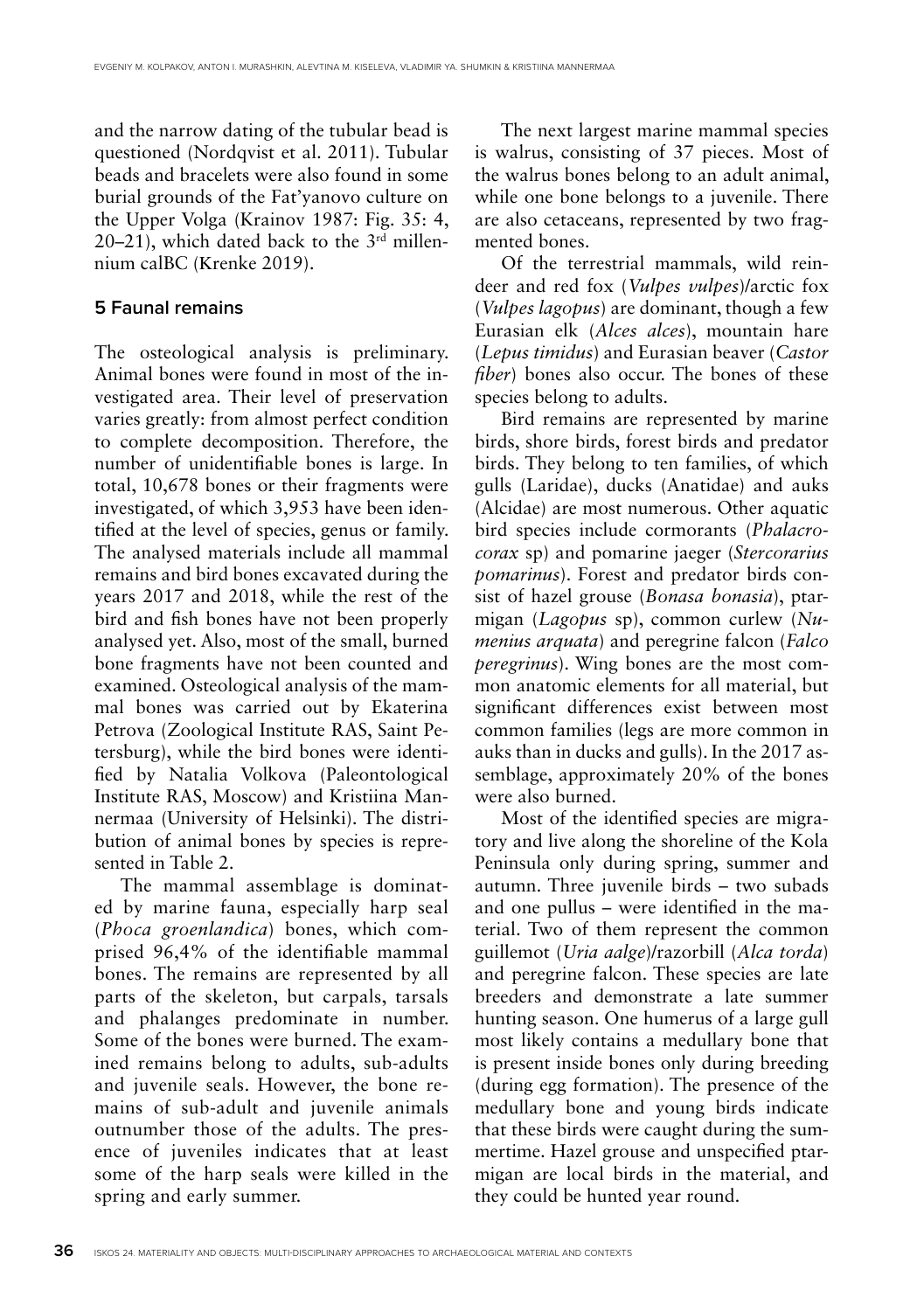| <b>Species</b>                                                                     | <b>NISP</b>    | <b>MNI</b>   |  |  |  |  |  |  |
|------------------------------------------------------------------------------------|----------------|--------------|--|--|--|--|--|--|
| <b>MAMMALS</b> (2017, 2018, 2019)                                                  |                |              |  |  |  |  |  |  |
| Harp seal (Pagophilus groenlandicus)                                               | 3718           | 25           |  |  |  |  |  |  |
| Walrus (Odobenus rosmarus)                                                         | 37             | 2            |  |  |  |  |  |  |
| Cataceans (Cetacea indet.)                                                         | $\overline{2}$ | $\mathbf{1}$ |  |  |  |  |  |  |
| Reindeer (Rangifer tarandus)                                                       | 32             | 2            |  |  |  |  |  |  |
| Elk (Alces alces)                                                                  | $\overline{2}$ | $\mathbf{1}$ |  |  |  |  |  |  |
| Fox/arctic fox (Vulpes sp.)                                                        | 44             | 2            |  |  |  |  |  |  |
| White hare (Lepus timidus)                                                         | $\mathbf{1}$   | $\mathbf{1}$ |  |  |  |  |  |  |
| Hare (Lepus sp.)                                                                   | 8              | 1            |  |  |  |  |  |  |
| European beaver (Castor fiber)                                                     | $\mathbf{1}$   | 1            |  |  |  |  |  |  |
| Red-backed mouse (Clethrionomys sp.)                                               | 1              | 1            |  |  |  |  |  |  |
| Red-backed lemming (Myopus schisticolor)                                           | 3              | 1            |  |  |  |  |  |  |
| Bank vole (Arvicola amphibia)                                                      | 3              | 1            |  |  |  |  |  |  |
| Field vole (Microtus sp.)                                                          | $\mathbf{1}$   | 1            |  |  |  |  |  |  |
| Indeterminate bones of small mammals                                               | 9              |              |  |  |  |  |  |  |
| Indeterminate bones of large mammals                                               | 417            |              |  |  |  |  |  |  |
| Indeterminate bones                                                                | 6234           |              |  |  |  |  |  |  |
| <b>BIRDS</b> (2017, 2018)                                                          |                |              |  |  |  |  |  |  |
| Mallard (Anas platyrhynchos)?                                                      | 1              |              |  |  |  |  |  |  |
| Velvet scoter/ goosander (Melanitta fusca/Mergus merganser)                        | 1              |              |  |  |  |  |  |  |
| Goosander/ red-breasted merganser (Mergus merganser/Mergus serrator)               | $\mathbf{1}$   |              |  |  |  |  |  |  |
| Common eider (Somateria mollissima)                                                | 6              |              |  |  |  |  |  |  |
| King eider (Somateria spectabilis)                                                 | $\overline{7}$ |              |  |  |  |  |  |  |
| Eider (Somateria sp.)                                                              |                |              |  |  |  |  |  |  |
| Ducks (Anatidae)                                                                   | 5              |              |  |  |  |  |  |  |
| Hazel grouse (Bonasa bonasia)                                                      |                |              |  |  |  |  |  |  |
| Willow/rock ptarmigan (Lagopus lagopus/L. muta)                                    |                |              |  |  |  |  |  |  |
| Black-throated loon (Gavia arctica)                                                | 1              |              |  |  |  |  |  |  |
| Great cormorant (Phalacrocorax carbo)                                              | $\overline{2}$ |              |  |  |  |  |  |  |
| Peregrine falcon (Falco peregrinus)                                                | 1              |              |  |  |  |  |  |  |
| Eurasian oystercatcher (Haematopus ostralegus)?                                    |                |              |  |  |  |  |  |  |
| Common curlew (Numenius arquata)                                                   | 2              |              |  |  |  |  |  |  |
| Pomarine skua (Stercorarius pomarinus)                                             | 5              |              |  |  |  |  |  |  |
| Common gull (Larus canus)?                                                         |                |              |  |  |  |  |  |  |
| Lesser black-backed gull (Larus fuscus)                                            |                |              |  |  |  |  |  |  |
| European herring gull (Larus argentatus)                                           | 1              |              |  |  |  |  |  |  |
| Great black-backed gull (Larus marinus)                                            | 11             |              |  |  |  |  |  |  |
| European herring gull/ Lesser black-backed gull (Larus argentatus/L. fuscus)       | 10             |              |  |  |  |  |  |  |
| European herring gull/Great black-backed gull (Larus argentatus/L. marinus)        | 7              |              |  |  |  |  |  |  |
| Great black-backed gull/glaucous gull (Larus marinus/L. hyperboreus)               | $\overline{2}$ |              |  |  |  |  |  |  |
| Brünnich's guillemot (Uria lomvia)                                                 |                |              |  |  |  |  |  |  |
| Common guillemot/Brünnich's guillemot (Uria aalge/Uria lomvia)                     |                |              |  |  |  |  |  |  |
| Razorbill (Alca torda)                                                             |                |              |  |  |  |  |  |  |
| Razorbill (Alca torda)?                                                            |                |              |  |  |  |  |  |  |
| Common guillemot/Brünnich's guillemot/ razorbill (Uria aalge/U. Lomvia/Alca torda) |                |              |  |  |  |  |  |  |
| White wagtail (Motacilla alba)?                                                    |                |              |  |  |  |  |  |  |
| Atlantic puffin (Fratercula arctica)                                               |                |              |  |  |  |  |  |  |
| Indeterminate bird bones                                                           | 65             |              |  |  |  |  |  |  |
| Total                                                                              | 10678          |              |  |  |  |  |  |  |

Table 2. Kharlovka 1-6. Faunal assemblage.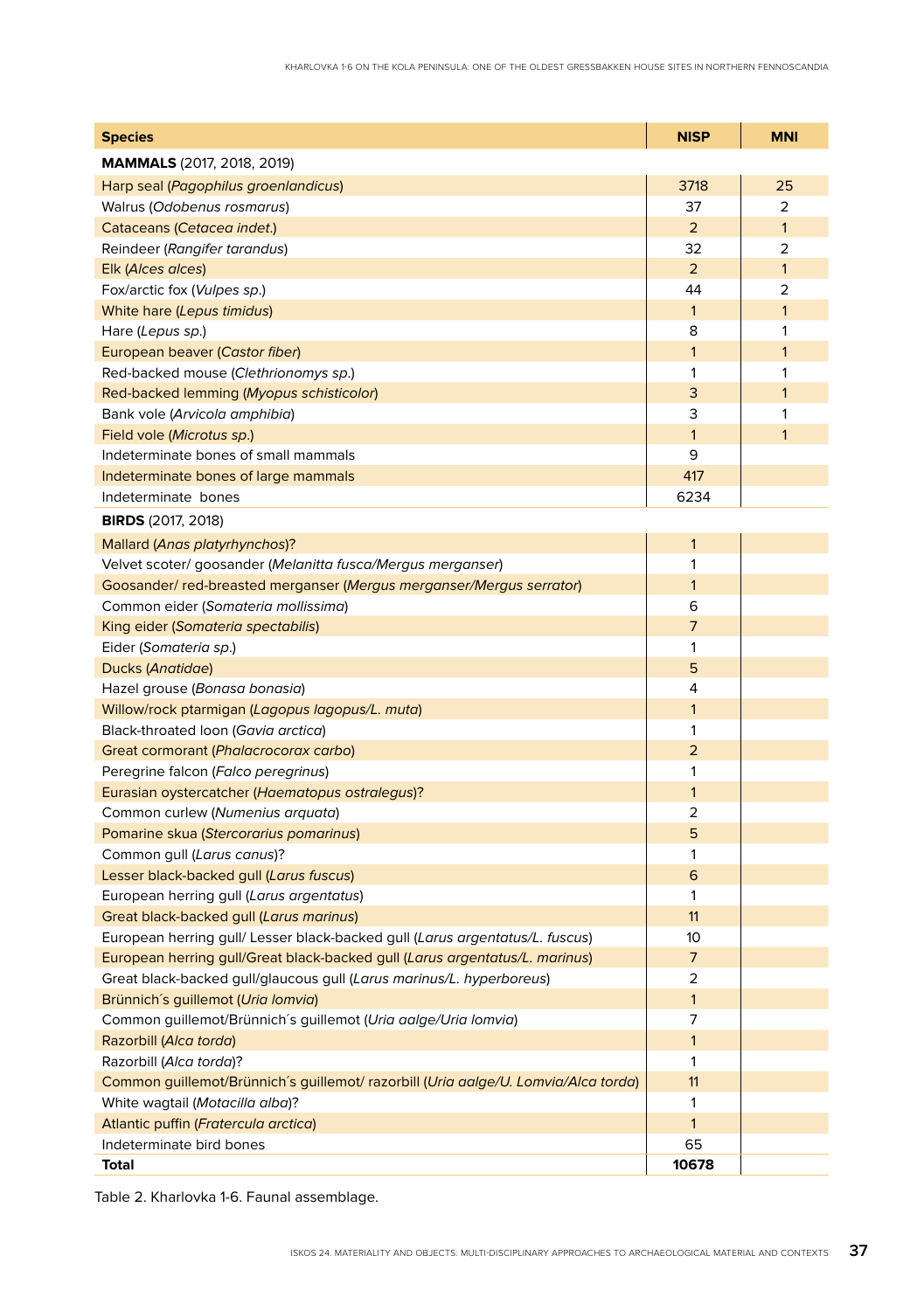Preliminary analysis of the fish bone assemblage from the 2017 excavation shows bones from small Atlantic cod (*Gadus morhua*) and large unidentified codfish (*Gadiformes*). At least one bone from a very large flatfish (*Pleuronectiformes*) is present. The fish bones are mainly ribs and fin bones, vertebrae, upper and lower jaws, and some other head bones. Additionally, several unspecified shell fragments were found in the material.

Overall, the species reflect a typical coastal Arctic environment and certainly indicate the exploitation of marine resources. Moreover, particular species of birds and sea mammals indicate that the dwelling could have been inhabited most of the year.

# **6 Dating**

Besides the date for the seal bones, 2940– 2570 calBC  $(4209 \pm 80,$  SPb-1561), we also obtained two conventional radiocarbon dates from the charcoal samples<sup>1</sup>. These reliable dates indicate the middle of the 3rd millennium calBC: 2570–2330 calBC (3950±45, SPb-2410) and 2620–2330 calBC (3972±50,  $SPb-2409$ <sup>2</sup>. The first sample was procured from the floor area and the second one from the eastern part of the hearth.

The house site assemblage contains some diagnostic artefacts in terms of dating. First, it contains pottery sherds of the Palayguba type; this type was radiocarbon dated from 2500 to 1750 calBC (Zhul'nikov in press). Second, it contains polished slate arrowhead of the Sunderøy type. The earliest of these points dates back to approximately 2500– 2100 calBC (Hesjedal et al. 2009: 418). Additionally, the type of antler harpoon head (hG2) points to the second half of the 3rd millennium calBC (Murashkin & Kiseleva 2018). In general, the types of artefacts indicate a period not earlier than 2500 calBC.

The house is situated at an elevation of 14,3–15,3 m in the Baltic elevation system. The relative sea level curve closest to the site was plotted for the Yarnyshnaya and Dalnezelenetskaya bays (Snyder et al. 1997).

The relative sea level curve shows that the 15-metre level was exposed at around 5000 calBC, while the sea level in 2500 calBC was approximately 9–10 m above present levels.

# **7 Discussion**

Due to the structural features revealed in the excavation, the dwelling at Kharlovka 1-6 is most similar to the so-called Gressbakkentype houses. Such houses are spread out along the Barents Sea coast and usually located in bays or fjords, though a few houses have been found on inland rivers in Norway (Simonsen 1963: 135–137, 162–168). Simonsen first described these dwellings as a specific type after extensive excavation work in Varangerfjord in the 1950s. Since then, such dwellings have been of much archaeological interest in Norway and later in Russia. However, this type of house has still not been clearly defined with a clear set of features. Common features of note include a large rectangular semi-subterranean chamber, a stone-framed double hearth placed along the longitudinal axis and multiple entrance passages. Frequently, the houses have wall-mounds containing refuse and raised platforms or annexes at both ends (Hood 2017; Schanche 1994: 3). The remains of chimney pipes have been recorded for several houses (Kolpakov et al. 2016: 180).

The vague definition of the "Gressbakken type" arises, among other things, from the small scale of excavations for most of the dwellings. In most cases, the excavation was limited to the floor area of the central chamber (or a part of it). Raised platforms and entrances/annexes were usually left outside the excavation areas and wall mounds were investigated via narrow trenches (for example Simonsen 1961: Fig. 114, 122; Schanche 1989: Fig. 3). Only a few houses at Gressbakken Nedre Vest (houses 3–4), Advik (houses b, j), Leirpollen, Bergeby, Bugøyfjord, Kalkillebukta and Høybukt can be regarded as more or less completely excavated (Fig. 1).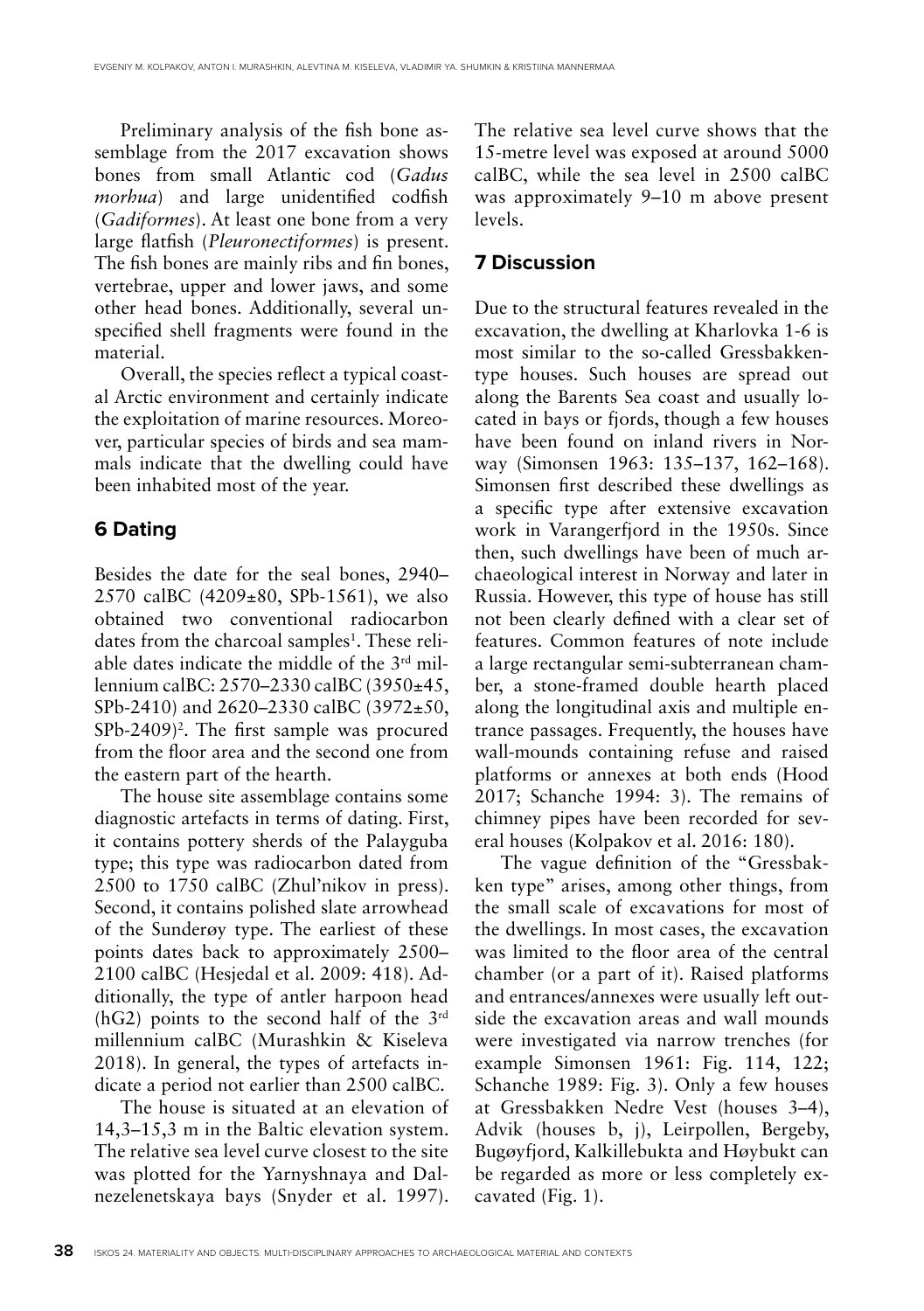The most important features of Gressbakken houses (hearth structure, large size and depth of the chamber, platform at the end of the chamber) are represented in the Kharlovka 1-6 dwelling. In addition, the artefact assemblage is similar to the set of artefact types from the Gressbakken culture (phase). Thus, the dwelling at Kharlovka 1-6 is the seventh "classic Gressbakken" type house studied in Russia. Others include dwellings at the settlements of Grottug, Dvorovaya, Ust-Drozdovka 3 and Zavalishina 5 (Kolpakov et al. 2020; Carpelan & Ovsianikov 2013; Seitsonen 2006) (Fig. 1).

The majority of the Gressbakken-related <sup>14</sup>C dates in northern Norway fall between 2400/2200 and 1600 calBC, meaning they fall at the end of the Late Stone Age and Early Metal Period in the Norwegian chronological framework (Hood & Helama 2010; Olsen 1994; Schanche 1994). Radiocarbon dates for the Gressbakken-type houses on the Kola Peninsula were obtained from Ust-Drozdovka 3, Zavalishina 5 and Kharlovka 1-6. The large set of 14C dates from house 5 at Ust-Drozdovka 3 fall between 2300 and 1500 calBC (Helskog et al. in press). Four 14C dates were obtained from house 6 at Zavalishina 5 (Kolpakov et al. 2020: Table 2). Two of them are from the layers that filled the house chamber: 3490–2500 calBC (4327±150 BP, SPb-297) and 2470–1930 calBC (3754±100 BP, SPb-298). They were obtained from charred organic residues (food crusts) on ceramic sherds. However, they contradict each other. The first sample originates from horizon 6, and the second one from horizon 15. The second lies 60 cm lower than the first, but its dating is earlier than the first one. Therefore, the radiocarbon dates from Zavalishina 5 are not sufficiently reliable. At the same time, they date back to near the beginning of the Gressbakken tradition.

The Kharlovka 1-6 dates indicate a period from 2600 to 2300 calBC. They are earlier than the current dating for Gressbakken houses in northern Norway. It can be assumed that the Gressbakken-type dwellings in the eastern part of their distribution area, on the

Murmansk coast, appeared several centuries earlier than in northeastern Norway. It should be noted that large semi-subterranean dwellings from the Late Neolithic period, with two (sometimes more) fireplaces situated along the long axis and entrances and/ or annexes at the long ends of houses, have been found in Karelia (Zhul'nikov 2003: 59–63, 81; 2005: 85–96), Finland (Mökkönen 2011: 24–29; Pesonen 2002) and the Komi Republic (Karmanov 2017; Stokolos 1986, 1988). The similarities between the Late Neolithic ceramics of the Kola Peninsula and Karelia and the emergence of exotic materials (copper, amber) seem to reflect the direction of cultural influences from south to north. Perhaps some features of Gressbakken dwellings may reflect the influence of house-building traditions that existed in the vast taiga zone of Eastern Europe.

The faunal remains assemblage from the Kharlovka 1-6 house is quite similar to that from the Gressbakken-type houses in northern Norway (Hodgetts 1999; Olsen 1967; Renouf 1989; Schanche 1994). Osteological analysis of other faunal assemblages from the Kola Peninsula was conducted for Ust-Drozdovka 3 (Helskog et al. in press) and Zavalishina 5 (Kolpakov et al. 2016: 180–182). However, the data from Zavalishina 5 does not contain any identification of fish and bird bones. All three assemblages are dominated by marine mammal bones: harp seal, ringed seal, white whale, whitebeaked dolphin and walrus. A small number of terrestrial mammal bones (wild reindeer, red fox/arctic fox, brown bear, Eurasian elk and Eurasian beaver) are represented. Just as with the Gressbakken-type houses in northern Norway, evidence exists of possible year-round residence (or for most of the year) at Ust-Drozdovka 3 and Kharlovka 1-6. The large number of harp seal bones (with a predominance of pups and juvenile animals) indicates active sea hunting in late winter and spring. Evidence of summer and autumn habitats is less abundant. The presence of migratory bird bones supports this conclusion.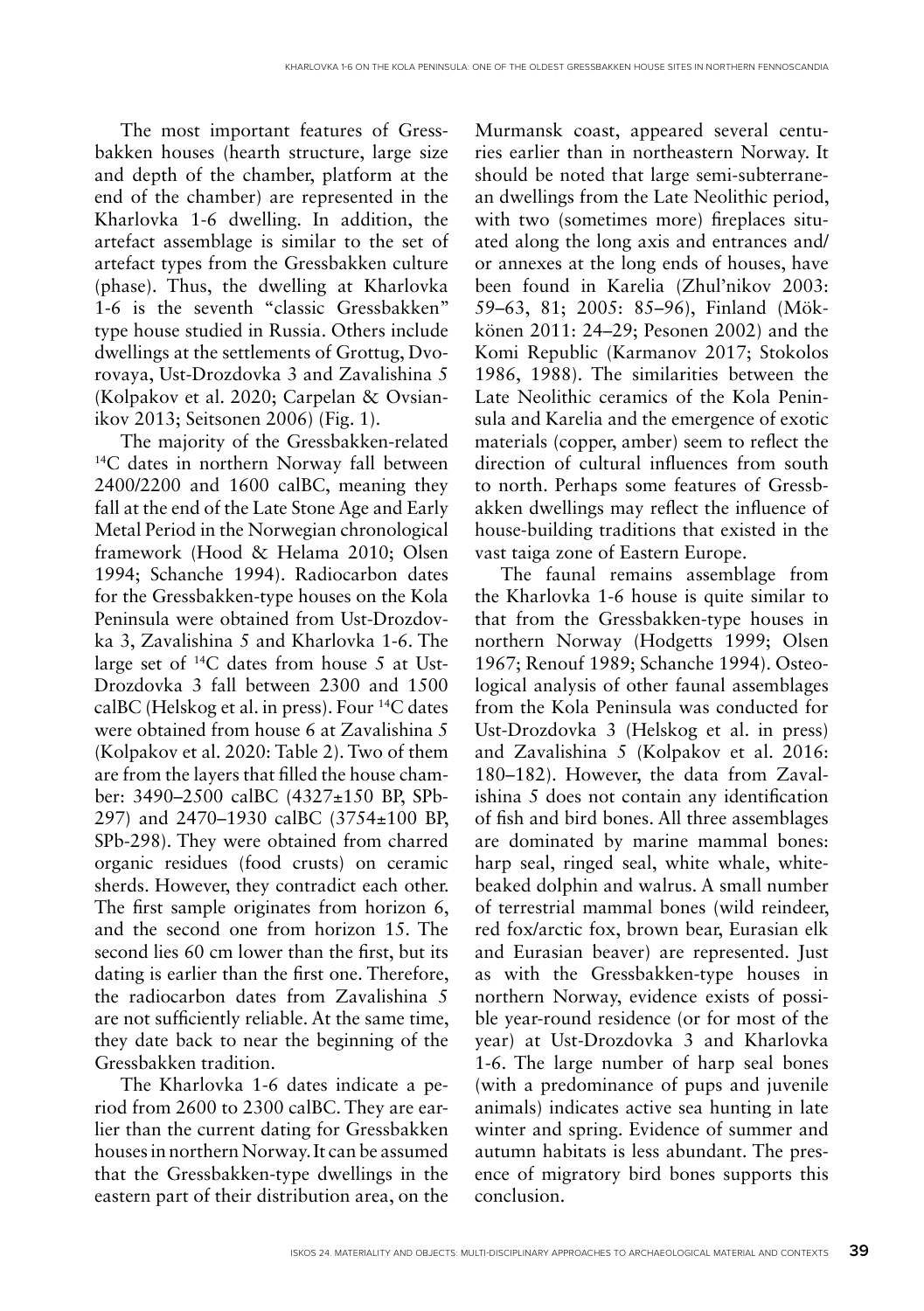The similarity between faunal materials and hunting equipments in most Gressbakken-type houses indicates that a common culture of sea hunter-gatherers has spread along the coast of the Norwegian Sea and Barents Sea, from Porsanger Fjord (Schanche 1994: 68–70) to St. Nose Cape (Kiseleva & Murashkin 2019; Kolpakov et al. 2016: 182–183).

### **8 Conclusion**

In 2017–2019, the Kola Archaeological Expedition of the Institute for the History of Material Culture of RAS studied the remains of a house at Kharlovka 1-6 on the northern coast of the Kola Peninsula. The revealed construction has a number of features that are typical of so-called Gressbakken-type dwellings. According to the results of the excavations done on the Murmansk coast and in northern Norway, the area of distribution of such houses (and, in general, the Gressbakken culture) is approximately from Porsanger Fjord to St. Nose Cape. The radiocarbon dating, diagnostic types of stone and bone tools, and ceramics show that the house at Kharlovka 1-6 is one of the earliest houses of this type, dating to 2600–2300 calBC. Therefore, it may be that the tradition of Gressbakken-type houses emerged around

the middle of the 3rd millennium calBC on the Kola Peninsula.

The faunal remains, which are dominated by marine mammals (especially harp seals) and seabirds, clearly indicate marine adaptation of the population living at the Kharlovka 1-6 site. This is also evidenced by fishing and hunting tools (harpoon and leister heads). The osteological analysis indicates that the site was exploited for most of the year, which is a consequence of the effective adaptation of the ancient population to life in the high Arctic.

#### **Acknowledgements**

The authors would like to thank all those who participated in the Kola Archaeological Expedition and who took part in the excavations. We also give our thanks to A. Luntsevich and N. Shashkov for assisting our fieldwork for many years. Special thanks go to S. Khavrin, E. Petrova and N. Volkova for analysis and consultations, to N. Vasil`yeva and V. Berezovskaya for restoration and to A. Malutina for the drawings and photos.

This work was carried out within the framework of the Programme of Fundamental Scientific Research of the State Academies of Sciences, State Assignment № 0184-2019- 0002 and № 0160-2019-0044".

## **References**

#### **Archival sources**

- Gurina 1974 = Гурина, Н. Н. 1974. Отчет о работе Кольской археологической экспедиции за 1974 г. Архив ИИМК РАН, Ф. 35, 1974 г., д. 30
- Kolpakov 2014 = Колпаков, Е. М. 2014. Отчет Кольской археологической экспедиции ИИМК РАН о разведках в Мурманской области 2014 г. Архив ИА РАН, Р-1, ед. хр. 45519
- Shumkin 1978 = Шумкин, В. Я. 1978. Отчет о работе Разведочного отряда Кольской археологической экспедиции ЛОИА АН СССР за 1978 год. Архив ИИМК РАН, Ф. 35, 1978 г. д. 56

#### **Unpublished sources**

- Helskog, K., Hood, B. C. & Shumkin, V. Ya. (in press). Dwelling Forms and Settlement Patterns on Russia's Kola Peninsula Coast, 2200-1500 cal. BC. Unpublished manuscript
- Hodgetts, L. M. 1999. *Animal Bones and Human Society in the Late Younger Stone Age of Arctic Norway*. PhD theses, Durham University. Available at Durham E-Theses Online: http://etheses. dur.ac.uk/4491/
- Hood, B. C. 2017. The Gressbakken Phase: «Complex» Hunter-Gatherers in Northern Norway? A Case-Study in Archaeological Interpretation. Unpublished manuscript.
- Schanche, K. 1994. *Gressbakkentuftene i Varanger.*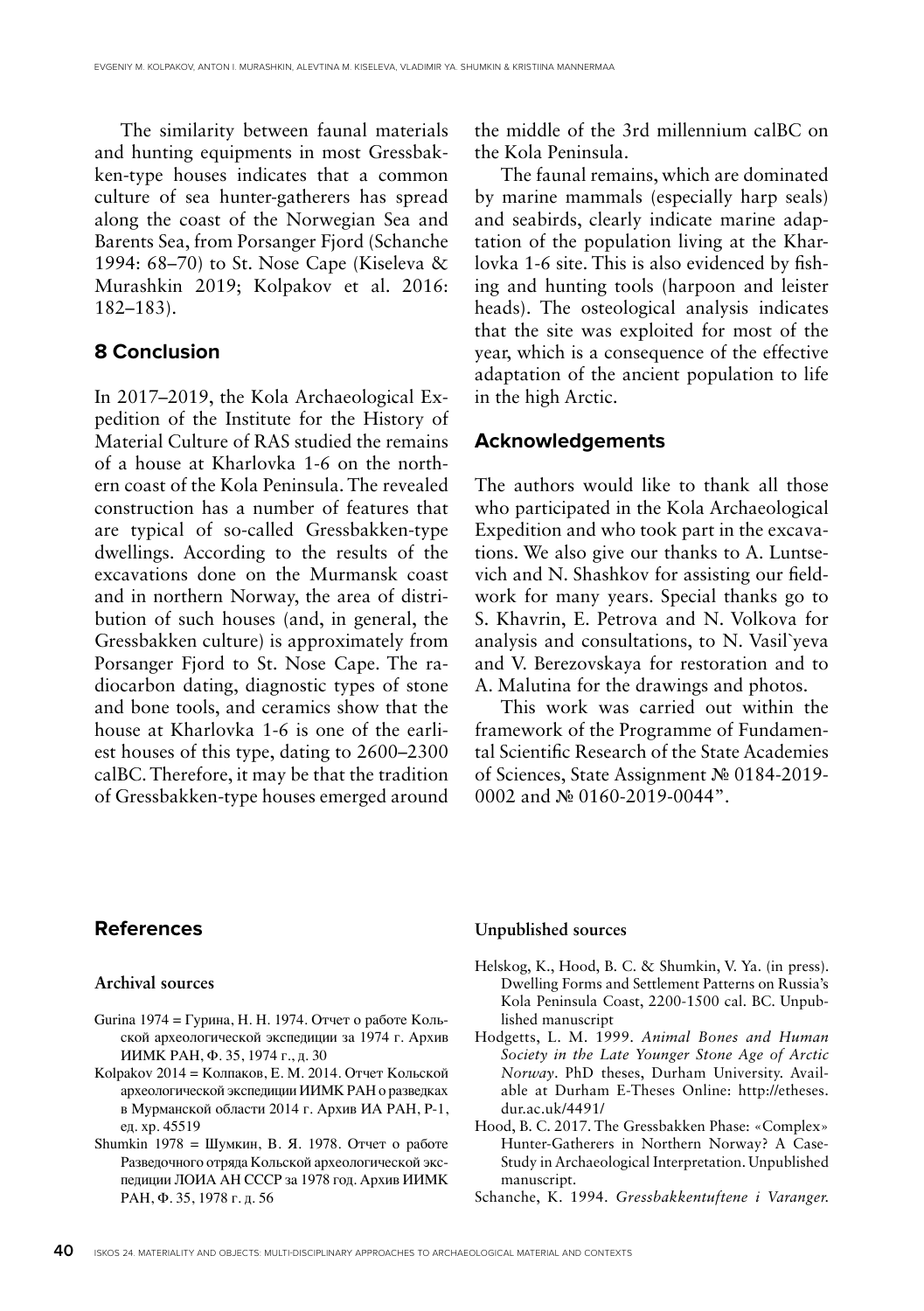*Boliger og sosial struktur rundt 2000 f Kr*. Doctoral thesis. University of Tromsø.

Zhul'nikov (in press) = Жульников А. М. О контактах населения с чирковской и асбестовой палайгубской керамикой. *Поволжская археология*.

#### **Literature**

- Bronk Ramsey, C. 2009. Bayesian analysis of radiocarbon dates. *Radiocarbon*, 51(1): 337–360.
- Gjessing, G. 1942. *Yngre steinalder i Nord-Norge*. Institutt for sammenlignende kultuforskning B XX-XIX, Oslo.
- Carpelan & Ovsiannikov 2013 = Карпелан, К. & Овсянников, О. В. 2013. Саамское поселение первой четверти XVIII столетия на побережье Баренцева моря (Кольский полуостров, бухта Дворовая). In Брызгалов В. В. (ed.) *Лодия. 2010, № 7*: 261–326. Архангельск: Лодия, 2013.
- Gurina 1997 = Гурина, Н. Н. 1997. *История культуры древнего населения Кольского полуострова*. Archaeologica Petropolitana 3.
- Halén, O. 1994. *Sedentariness During the Stone Age of Northern Sweden in the Light of the Alträsket Site, c. 5000 B.C., and the Comb Ware Site Lillberget, c. 3900 B.C. Source Critical Problems of Representativity in Archaeology*. Acta Archaeologica Lundensia, Series in 4:o, 20. Stockholm.
- Helskog, E. T. 1983. *The Iversfjord Locality. A Study of Behavioral Patterning during the Late Stone Age of Finnmark, North Norway*. Tromsø Museums Skrifter XIX. Tromsø: Tromsø Museum, Universitetet i Tromsø.
- Hesjedal A., Damm C., Olsen B. & Storli I 1996. *Arkeologi på Slettnes. Dokumentasjon av 11.000 års bosetning*. Tromsø Museums Skrifter XXVI. Tromsø: Tromsø Museum.
- Hesjedal, A., Ramstad, M. & Niemi, A. R. 2009. *Undersøkelsene på Melkøya. Melkøyaprosjektet – kulturhistoriske registreringer og utgravninger 2001 og 2002*. Tromura, Fellesserie 36. Tromsø: Tromsø Museum Universitetetsmuseet.
- Hodgetts, L. & Rahemtulla, F. 2001. Land and sea: use of terrestrial mammal bones in coastal hunter-gatherer communities. *Antiquity* 75: 56–62.
- Hood, B. C. & Helama, S. 2010. Karlebotnbakken Reloaded: Shifting the Chronological Significance of an Iconic Late Stone Age Site in Varangerfjord, North Norway. *Fennoscandia archaeologica XXVII*: 35–43.
- Karmanov 2017 = Карманов В. Н. 2017. Новые данные по домостроительству населения крайнего северо-востока Европы в эпоху раннего металла. *Вестник Пермского университета*, Вып. 1(36): 26–40.
- Kiseleva & Murashkin 2019 = Киселёва, А. М. & Мурашкин, А. И. 2019. Морская охота и рыболовство на побережье Северной Фенноскандии до рубежа эр. *Самарский научный вестник, Т*. 8, Вып. 2 (27): 171–179.
- Kolpakov, E. M., Shumkin, V. Ya. & Murashkin, A. I. 2016. Early Metal Age Dwellings in Eastern Lapland: Investigations of the Kola Archaeological Expedition

(IHMC) in 2004–2014. In P. Uino & K. Nordqvist (eds.) *New Sites, New Methods. Proceedings of the Finnish-Russian archaeological symposium Helsinki, 19–21 November, 2014*: 167–176. Iskos 21. Helsinki: The Antiquarian Society of Finland.

- Kolpakov et al. 2020 = Колпаков, Е. М., Мурашкин, А. И. & Шумкин, В. Я. 2020. Древние жилища Восточной Лапландии – парадокс заполярной археологии. In В. В. Питулько & Н. В. Федорова (eds.) *Археология Арктики* 7: 278–299. Омск: Золотой тираж.
- Krainov 1987 = Крайнов, Д. А. 1987. Фатьяновская культура. In О. Н. Бадер, Д. А. Крайнов & М. Ф. Косарев (eds.) *Эпоха бронзы лесной полосы СССР*: 58–75*.* Археология СССР. Москва: Наука.
- Krenke 2019 = Кренке, Н. А. 2019. Радиоуглеродная хронология фатьяновской культуры*. Российская археология* 2: 110–116.
- Mökkönen, T. 2011. *Studies on Stone Age Housepits in Fennoscandia (4000-2000 CAL BC). Changes in Ground Plan, Site Location, and Degree of Sedentism*. PhD dissertation, Helsinki: Unigraphia.
- Murashkin & Kiseleva 2018 = Мурашкин, А. И. & Киселёва, А. М. 2018. Динамика развития костяного инвентаря Северной Фенноскандии (неолит – эпоха раннего металла) In Н. В. Федорова (ed.) *Археология Арктики*  Вып. 5: 107–119. Омск: Золотой тираж.
- Murashkin et al. 2019 = Мурашкин, А. И., Малютина, А. А. & Киселёва, А. М. 2019. Костяной и роговой инвентарь Кольского полуострова: типология, технология, трасология. *Записки Института Истории Материальной Культуры РАН*, 20: 85–103.
- Niemi, A. & Oppvang, J. 2018. *Nyelv Nedre Vest. Utgravning av hustufter og boplass fra yngre steinalder*. Tromura, Kulturhistorie 46. Tromsø: Tromsø Museum – Universitetsmuseet, UiT Norges Arktiske Universitet.
- Nordqvist, K. 2018. *The Stone Age of north-eastern Europe 5500–1800 calBC. Bridging the gap between the East and the West*. Acta Universitatis Ouluensis B Humaniora 160.
- Nordqvist, K., Ikäheimo, J., Herva, V.-P. & Lahelma, A. 2011. Lillberget Reloaded: Re-Examining an Anomalous Comb Ware Site in Överkalix, Northern Sweden. *Fennoscandia archaeologica 28*: 71–78.
- Olsen, B. 1994. *Bosetning og Samfunn i Finnmarks forhistorie*. Oslo: Universitetsforlaget.
- Olsen, H. 1967. *Varanger-funnene IV. Osteologisk material. Innledning – fisk – fugl*. Tromsø Museums Skrifter VII: 4. Tromsø: Universitetsforlaget.
- Pesonen, P. 2002. Semisubterranean Houses in Finland a Review. In H. Ranta (ed.) *Huts and Houses. Stone Age and Early Metal Age Buildings in Finland*: 9–41. Helsinki: National Board of Antiquities.
- Ramstad, M. 2006. Perler og mennesker 4000 f. Kr. Om miljøet rundt ravfunnene fra Finnmarks steinalder. In R. Barndon, S. M. Innselset, K. K. Kristoffersen, T. K. Lødøen (eds.) *Samfunn, symboler og identitet – Festskrift til Gro Mandt på 70-årsdagen*: 129–146. UBAS Nordisk 3.
- Rankama, T. 1986. A Group of Late Stone Age Slate Arrowheads from Northernmost Finland and Norway.